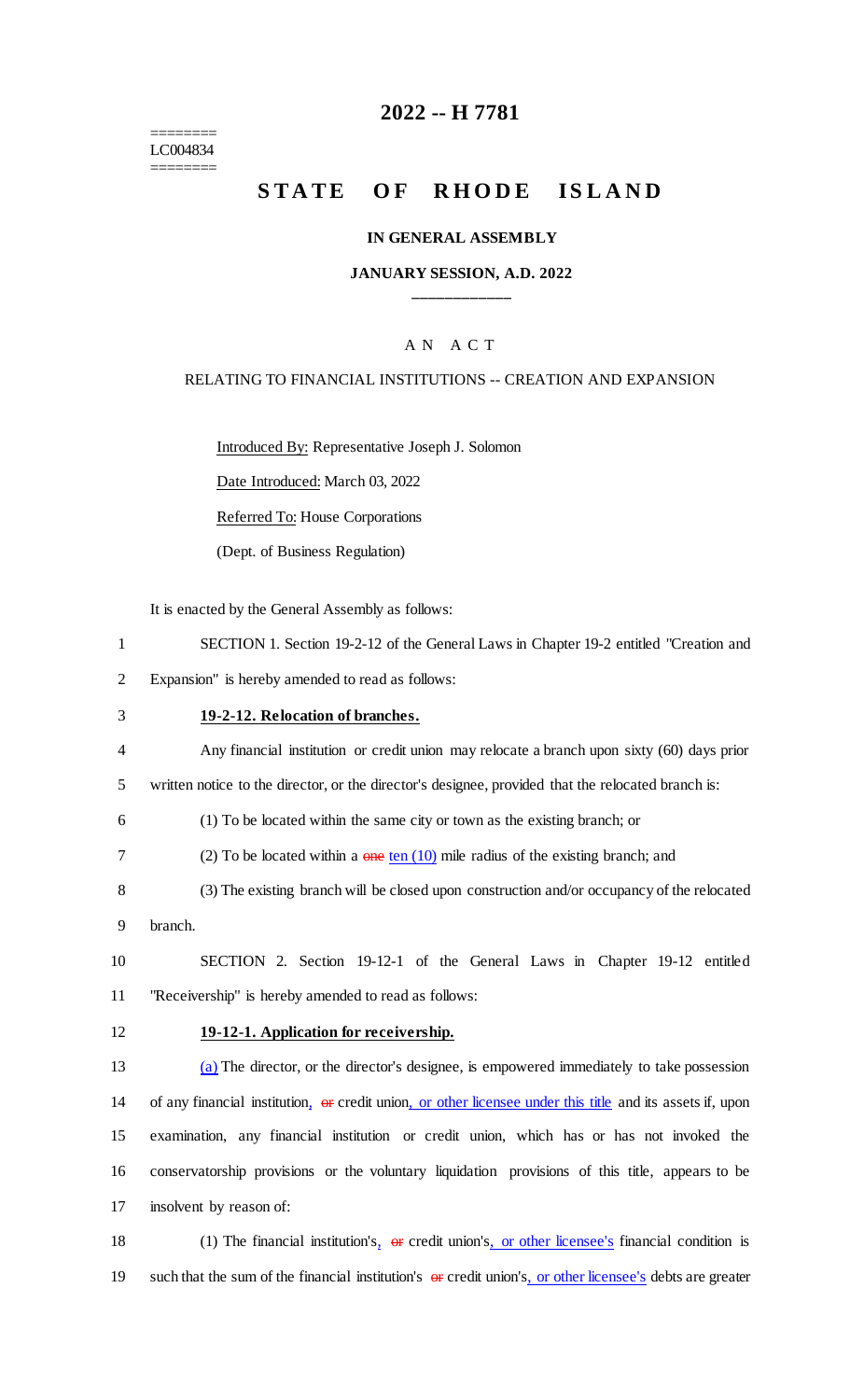1 than all of the financial institution's,  $\Theta$  credit union's, or other licensee's property at a fair valuation, exclusive of property transferred, concealed, or removed with intent to hinder, delay, or defraud 3 the financial institution's, or credit union's, or other licensee's creditors or because it is generally not paying or is unable to pay its debts as they become due; or

5 (2) The financial institution's,  $\Theta$  credit union's, or other licensee's condition is such as to render the continuance of its business hazardous to the public or to those having funds in its custody; or

8 (3) The financial institution, or credit union, or other licensee has failed to maintain adequate deposit insurance as required by this title; or

10 (4) The financial institution,  $\Theta$  credit union, or other licensee has failed to remedy unsafe or unsound practices in violation of a cease and desist order.

 (b) The director may apply to the superior court for the appointment of the director, or one 13 of the director's deputies as receiver.  $\frac{1}{2}$  or both, or in In the case when a financial institution's or credit union's deposits are insured by the Federal Deposit Insurance Corporation, the National Credit Union Administration or any other agency or instrumentality of the United States that insures the deposits of the financial institution or credit union, as a receiver or receivers of the financial 17 institution, or credit union, or other licensee, and for the receiver may request an injunction to 18 restrain the financial institution,  $\theta$  credit union, or other licensee under this title, in whole or in part, from further proceeding with its business, and the court shall have jurisdiction in equity of the application.

 SECTION 3. Sections 19-14-1, 19-14-3, 19-14-6, 19-14-10, 19-14-16, 19-14-22, 19-14-24 and 19-14-25 of the General Laws in Chapter 19-14 entitled "Licensed Activities" are hereby amended to read as follows:

**19-14-1. Definitions.**

 Unless otherwise specified, the following terms shall have the following meanings throughout chapters 14, 14.1, 14.2, 14.3, 14.4, 14.6, 14.8, 14.10, and 14.11 of this title:

 (1) "Bona fide employee" shall mean an employee of a licensee who works under the oversight and supervision of the licensee.

 (2) "Check" means any check, draft, money order, personal money order, or other instrument for the transmission or payment of money. For the purposes of check cashing, travelers checks or foreign denomination instruments shall not be considered checks. "Check cashing" means providing currency for checks.

 (3) "Check casher" means a person or entity who or that, for compensation, engages, in whole or in part, in the business of cashing checks.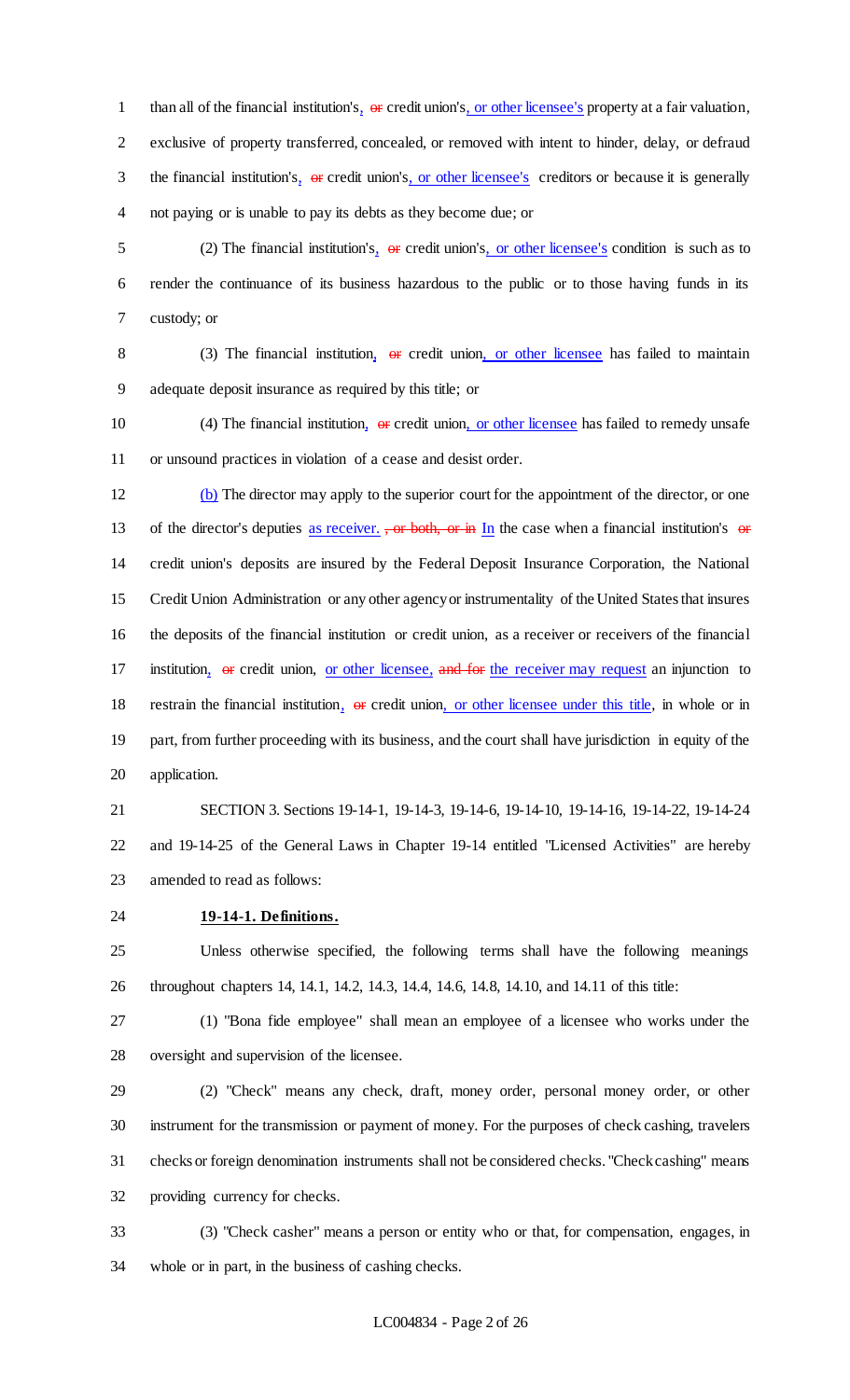(4) "Currency transmission" means engaging in the business of any of the following:

 (i) Sale or issuance of payment instruments or stored value primarily for personal, family, or household purposes; or

 (ii) Receiving money or monetary value for transmission or holding funds incidental to transmission within the United States or to locations abroad by any and all means, including payment instrument, stored value, wire, facsimile, or electronic transfer, primarily for personal, family, or household purposes. This includes maintaining control of virtual currency or transactions in virtual currency on behalf of others.

 (5) "Deferred-deposit transaction" means any transaction, such as those commonly known as "payday loans," "payday advances," or "deferred-presentment loans," in which a cash advance is made to a customer in exchange for the customer's personal check or in exchange for the customer's authorization to debit the customer's deposit account and where the parties agree either that the check will not be cashed or deposited, or that the customer's deposit account will not be debited until a designated future date.

(6) [Deleted by P.L. 2019, ch. 226, § 1 and P.L. 2019, ch. 246, § 1.]

 (7) "Deliver" means to deliver a check to the first person who, in payment for the check, makes, or purports to make, a remittance of, or against, the face amount of the check, whether or not the deliverer also charges a fee in addition to the face amount and whether or not the deliverer signs the check.

 (8) "Insurance premium finance agreement" means an agreement by which an insured, or prospective insured, promises to pay to an insurance premium finance company the amount advanced, or to be advanced, under the agreement to an insurer or to an insurance producer, in payment of a premium, or premiums, on an insurance contract, or contracts, together with interest and a service charge, as authorized and limited by this title.

 (9) "Insurance premium finance company" means a person or entity engaged in the business of making insurance premium finance agreements or acquiring insurance premium finance agreements from other insurance premium finance companies.

 (10)(i) "Lender" means any person who makes or funds a loan within this state with the person's own funds, regardless of whether the person is the nominal mortgagee or creditor on the instrument evidencing the loan;

(ii) A loan is made or funded within this state if any of the following conditions exist:

(A) The loan is secured by real property located in this state;

 (B) An application for a loan is taken by an employee, agent, or representative of the lender within this state;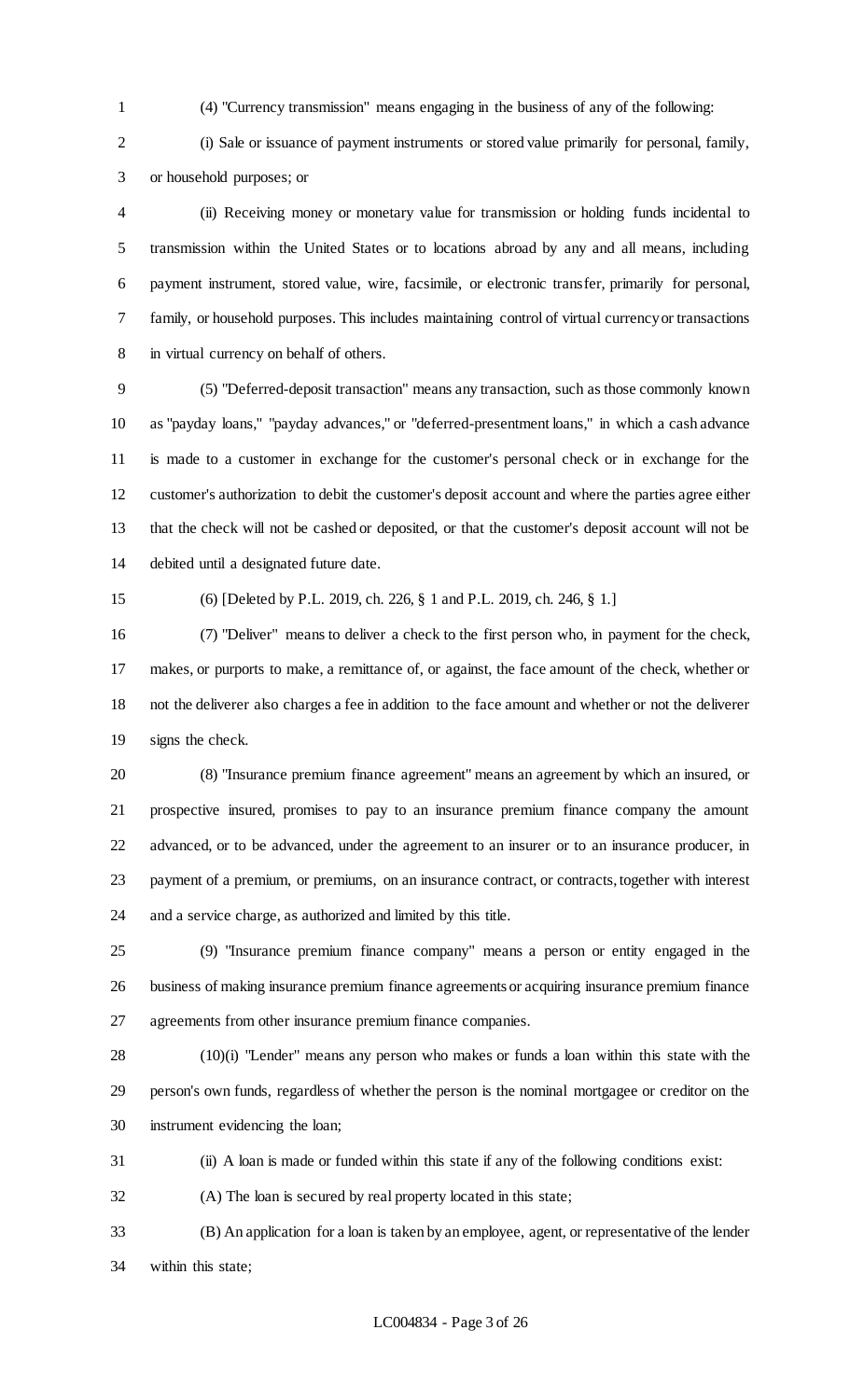- (C) The loan closes within this state; (D) A retail installment contract as defined herein is created;
- $\overline{(\mathbf{D})(E)}$  The loan solicitation is done by an individual with a physical presence in this state; or
- 

5  $\left(\frac{E}{F}\right)$  The lender maintains an office in this state.

 (iii) The term "lender" shall also include any person engaged in a transaction whereby the person makes or funds a loan within this state using the proceeds of an advance under a line of credit over which proceeds the person has dominion and control and for the repayment of which the person is unconditionally liable. This transaction is not a table-funding transaction. A person is deemed to have dominion and control over the proceeds of an advance under a line of credit used to fund a loan regardless of whether:

- (A) The person may, contemporaneously with, or shortly following, the funding of the loan, assign or deliver to the line of credit lender one or more loans funded by the proceeds of an advance to the person under the line of credit;
- (B) The proceeds of an advance are delivered directly to the settlement agent by the line of-credit lender, unless the settlement agent is the agent of the line-of-credit lender;
- (C) One or more loans funded by the proceeds of an advance under the line of credit is purchased by the line-of-credit lender; or
- (D) Under the circumstances, as set forth in regulations adopted by the director, or the director's designee, pursuant to this chapter.
- (11) "Licensee" means any person licensed under this chapter.
- (12) "Loan" means any advance of money or credit including, but not limited to:
- 23 (i) Loans secured by mortgages;
- 24 (ii) Insurance premium finance agreements;
- (iii) The purchase or acquisition of retail installment contracts or advances to the holders of those contracts;
- (iv) Educational loans;
- (v) Any other advance of money; or

 (vi) Any transaction, such as those commonly known as "payday loans," "payday advances," or "deferred-presentment loans," in which a cash advance is made to a customer in exchange for the customer's personal check, or in exchange for the customer's authorization to debit the customer's deposit account, and where the parties agree either, that the check will not be cashed or deposited, or that customer's deposit account will not be debited, until a designated future date.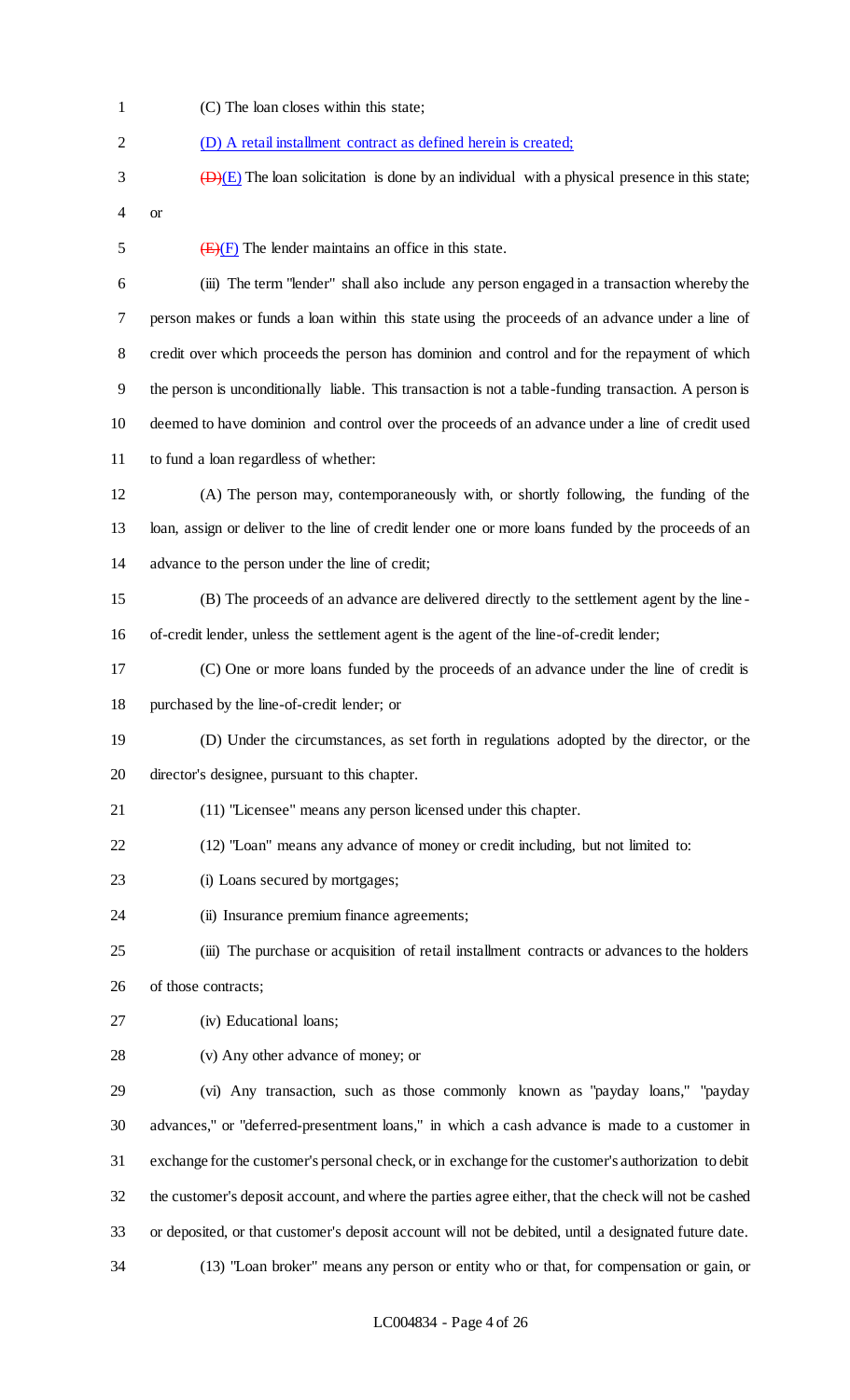in the expectation of compensation or gain, either directly or indirectly, solicits, processes, negotiates, places, or sells a loan within this state for others in the primary market, or offers to do so. A loan broker shall also mean any person who is the nominal mortgagee or creditor in a table-funding transaction. A loan is brokered within this state if any of the following conditions exist:

(i) The loan is secured by real property located in this state;

 (ii) An application for a loan is taken or received by an employee, agent, or representative of the loan broker within this state;

(iii) The loan closes within this state;

 (iv) The loan solicitation is done by an individual with a physical presence in this state; or (v) The loan broker maintains an office in this state.

 (14) "Loan-closing services" means providing title services, including title searches, title examinations, abstract preparation, insurability determinations, and the issuance of title commitments and title insurance policies, conducting loan closings, and preparation of loan-closing documents when performed by, or under the supervision of, a licensed attorney, licensed title agency, or licensed title insurance company.

16 (15) "Loan solicitation" shall mean an effectuation, procurement, delivery and offer, and 17 or advertisement of a loan. Loan solicitation also includes providing or accepting loan applications and assisting persons in completing loan applications and/or advising, conferring, or informing anyone regarding the benefits, terms and/or conditions of a loan product or service. Loan solicitation does not include loan processing or loan underwriting as defined in this section. Loan solicitation does not include telemarketing that is defined, for purposes of this section, to mean contacting a person by telephone with the intention of collecting such person's name, address, and telephone number for the sole purpose of allowing a mortgage loan originator to fulfill a loan inquiry.

 (16) "Loan underwriting" shall mean a loan process that involves the analysis of risk with respect to the decision whether to make a loan to a loan applicant based on credit, employment, assets, and other factors, including evaluating a loan applicant against a lender's various lending criteria for creditworthiness, making a determination for the lender as to whether the applicant meets the lender's pre-established credit standards, and/or making a recommendation regarding loan approval.

 (17) "Monetary value" means a medium of exchange, whether or not redeemable in fiat currency.

 (18) "Mortgage loan" means a loan secured in whole, or in part, by real property located in this state.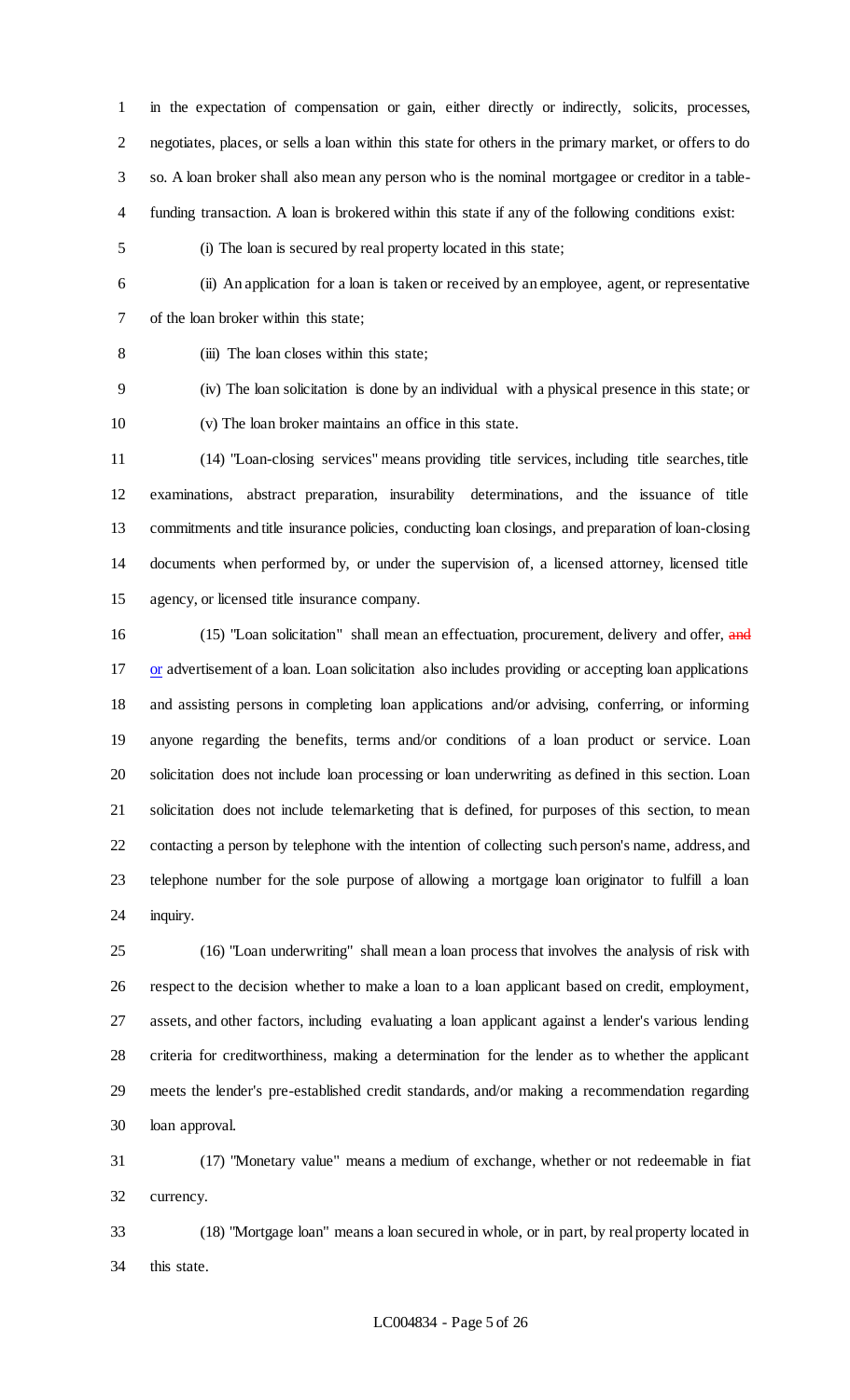(19) "Mortgage loan originator" has the same meaning set forth in § 19-14.10-3(6).

 (20) "Nationwide Multistate Licensing System" means a system involving more than one state, the District of Columbia, or the Commonwealth of Puerto Rico and that is established to facilitate the sharing of regulatory information and the licensing, application, reporting, and payment processes, by electronic or other means, for mortgage lenders and loan brokers and other licensees required to be licensed under this chapter.

 (21) "Natural person employee" shall mean any natural person performing services as a 8 bona fide employee for a person or entity licensed under § 19-14-1 et seq., in return for a salary, wage, or other consideration, where such salary, wage, or consideration is reported by the licensee on a federal form W-2 payroll record. The term does not include any natural person or business entity performing services for a person licensed under the provisions of Rhode Island general laws in return for a salary, wage, or other consideration, where such salary, wage, or consideration is reported by the licensee on a federal form 1099.

 (22) "Negative equity" means the difference between the value of an asset and the outstanding portion of the loan taken out to pay for the asset, when the latter exceeds the former amount.

 (23) "Negotiates" shall mean, with respect to a loan, to confer directly with, or offer advice directly to, a loan applicant or prospective loan applicant for a loan product or service concerning any of the substantive benefits, terms, or conditions of the loan product or service.

 (24) "Nonprofit organization" means a corporation qualifying as a 26 U.S.C. § 501(c)(3) nonprofit organization, in the operation of which no member, director, officer, partner, employee, agent, or other affiliated person profits financially other than receiving reasonable salaries if applicable.

 (25) "Operating subsidiary" shall mean a majority-owned subsidiary of a financial institution or banking institution that engages only in activities permitted by the parent financial institution or banking institution.

 (26) "Oversight and supervision of the licensee" shall mean that the licensee provides 28 training to the employee, sets the employee's hours of work, and provides the employee with the 29 equipment and physical premises required to perform the employee's duties and supervises the services provided by the employee to the licensee.

 (27) "Personal money order" means any instrument for the transmission or payment of money in relation to which the purchaser or remitter appoints, or purports to appoint, the seller as his or her agent for the receipt, transmission, or handling of money, whether the instrument is signed by the seller, or by the purchaser, or remitter, or some other person.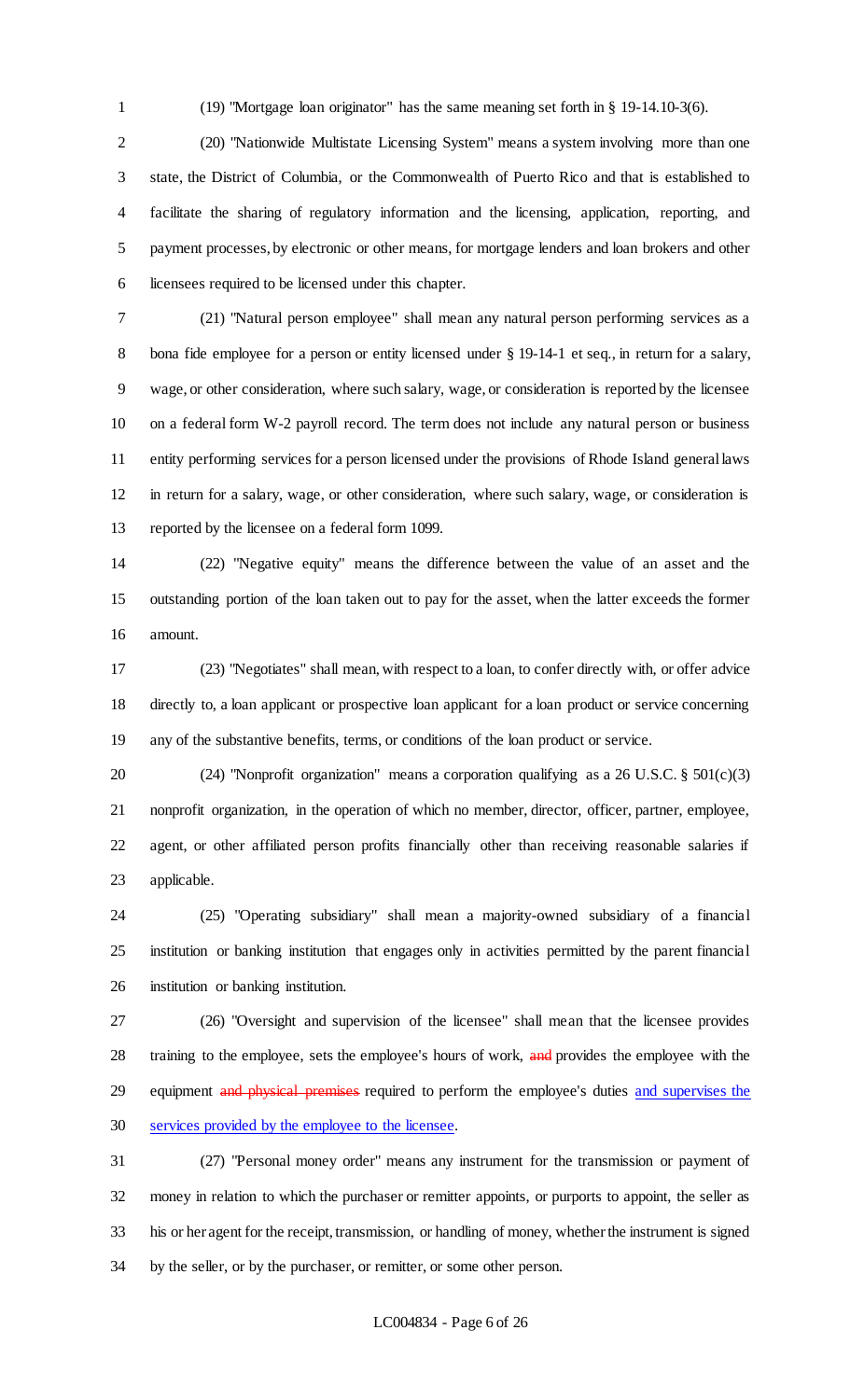(28) "Primary market" means the market in which loans are made to borrowers by lenders, whether or not through a loan broker or other conduit.

 (29) "Principal owner" means any person or entity who or that owns, controls, votes, or has a beneficial interest in, directly or indirectly, ten percent (10%) or more of the outstanding capital stock and/or equity interest of a licensee.

 (30) "Processes" shall mean, with respect to a loan, any of a series of acts or functions, including the preparation of a loan application and supporting documents, performed by a person 8 that leads to, or results in, the acceptance, approval, denial, and/or withdrawal of a loan application, including, without limitation, the rendering of services, including loan underwriting, obtaining verifications, credit reports or appraisals, communicating with the applicant and/or the lender or 11 loan broker, and/or other loan processing and origination services, for consideration by a lender or loan broker. Loan processing does not include the following:

13 (i) Providing loan closing services;

(ii) Rendering of credit reports by an authorized credit reporting agency; and

(iii) Rendering of appraisal services.

 (31) "Provisional employee" means a natural person who, pursuant to a written agreement between the natural person and a wholly owned subsidiary of a financial holding company, as defined in the Bank Holding Company Act of 1956 (12 U.S.C. § 1841 et seq.), as amended, a bank- holding company, savings-bank-holding company, or thrift-holding company, is an exclusive agent for the subsidiary with respect to mortgage loan originations and the subsidiary: (a) Holds a valid loan broker's license; and (b) Enters into a written agreement with the director, or the director's designee, to include:

 (i) An "undertaking of accountability," in a form prescribed by the director, or the director's designee, for all of the subsidiary's exclusive agents to include full-and-direct financial and regulatory responsibility for the mortgage loan originator activities of each exclusive agent as if said exclusive agent were an employee of the subsidiary;

 (ii) A business plan, to be approved by the director, or the director's designee, for the education of the exclusive agents, the handling of consumer complaints related to the exclusive agents, and the supervision of the mortgage loan origination activities of the exclusive agents; and (iii) A restriction of the exclusive agents' mortgage loan originators' activities to loans to be made only by the subsidiary's affiliated bank.

 (32) "Remote location" means a location meeting the requirements of § 19-14-25(b) at which an employee of a licensee may provide services for the licensee notwithstanding that such 34 location differs from the place of business named in the license or a branch certificate issued to the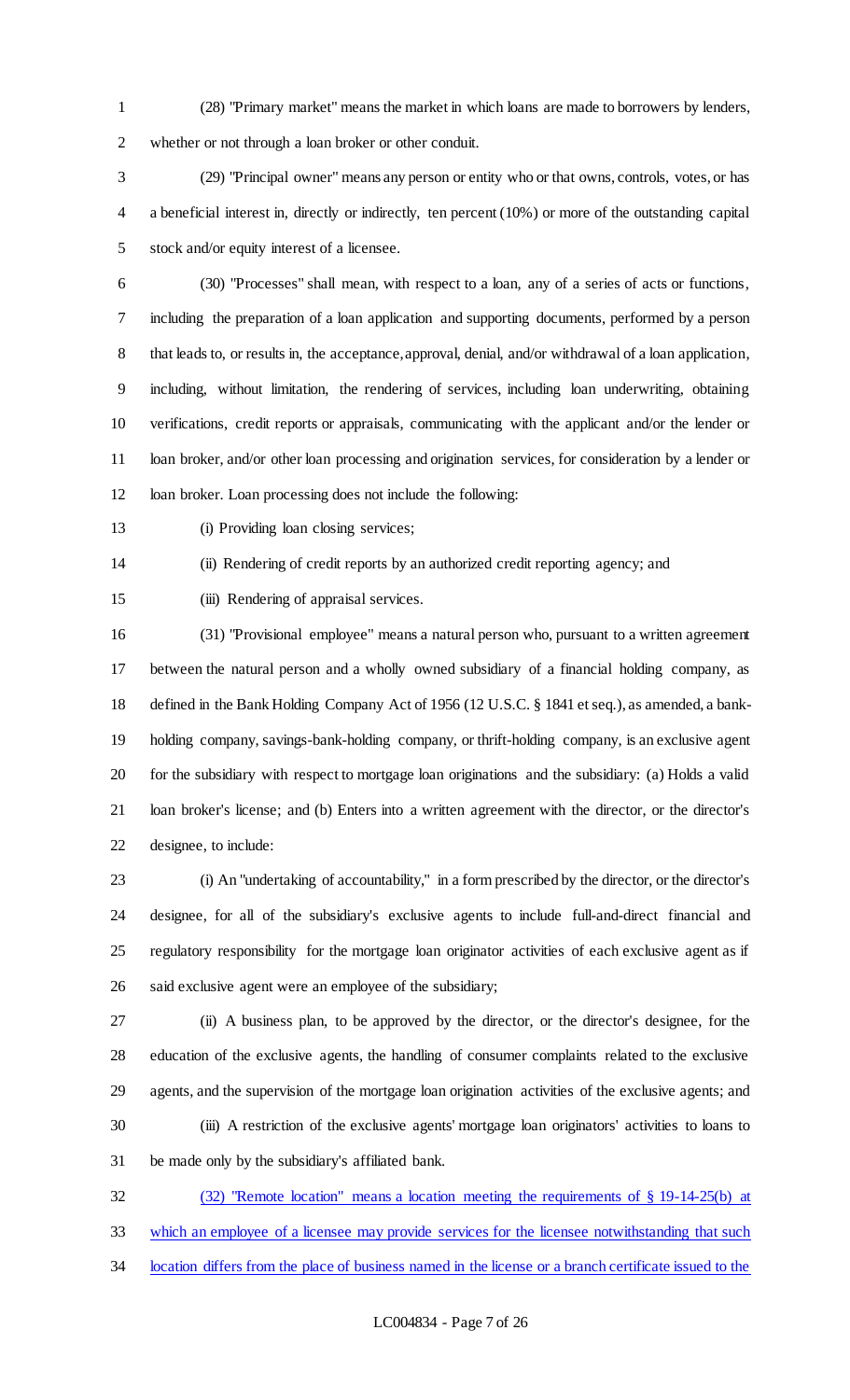licensee.

 (33) "Retail installment contract" means any security agreement negotiated or executed in this state, or under the laws of this state, including, but not limited to, any agreement in the nature 4 of a mortgage, conditional sale contract, or any other agreement whether or not evidenced by any written instrument to pay the retail purchase price of goods, or any part thereof, in installments over any period of time and pursuant to which any security interest is retained or taken by the retail seller for the payment of the purchase price, or any part thereof, of the retail installment contract.  $(32)(34)$  "Sell" means to sell, to issue, or to deliver a check. (33)(35) "Servicing" means receiving a scheduled, periodic payment from a borrower, pursuant to the terms of a loan, including amounts for escrow accounts, and making the payments to the owner of the loan or other third party of principal and interest and other payments with respect to the amounts received from the borrower as may be required pursuant to the terms of the servicing loan documents or servicing contract. In the case of a home equity conversion mortgage or a reverse mortgage, servicing includes making payment to the borrower. (34)(36) "Simple interest" means interest computed on the principal balance outstanding immediately prior to a payment for one plus the actual number of days between payments made on a loan over the life of a loan. (35)(37) "Small loan" means a loan of less than five thousand dollars (\$5,000), not secured by real estate, made pursuant to the provisions of chapter 14.2 of this title.  $\frac{(36)(38)}{20}$  "Small-loan lender" means a lender engaged in the business of making small loans

within this state.

 $\frac{(37)(39)}{22}$  "Stored value" means monetary value representing a claim against the issuer that is stored on an electronic or digital medium and is evidenced by an electronic or digital record, and that is intended and accepted for use as a means of redemption for money or monetary value or payment for goods or services. The term does not include stored value that is redeemable by the issuer exclusively in goods or services; stored value that is redeemable exclusively in goods or services limited to transactions involving a defined merchant or location or set of locations, such as a specific retailer or retail chain, college campus, or program points, miles, or other units issued in connection with a customer affinity or rewards program, even if there is a secondary market for the stored value.

 (38)(40) "Table-funding transaction" means a transaction in which there is a contemporaneous advance of funds by a lender and an assignment by the mortgagee or creditor of the loan to the lender.

(39)(41) "Third-party loan servicer" means a person or entity who or that, directly or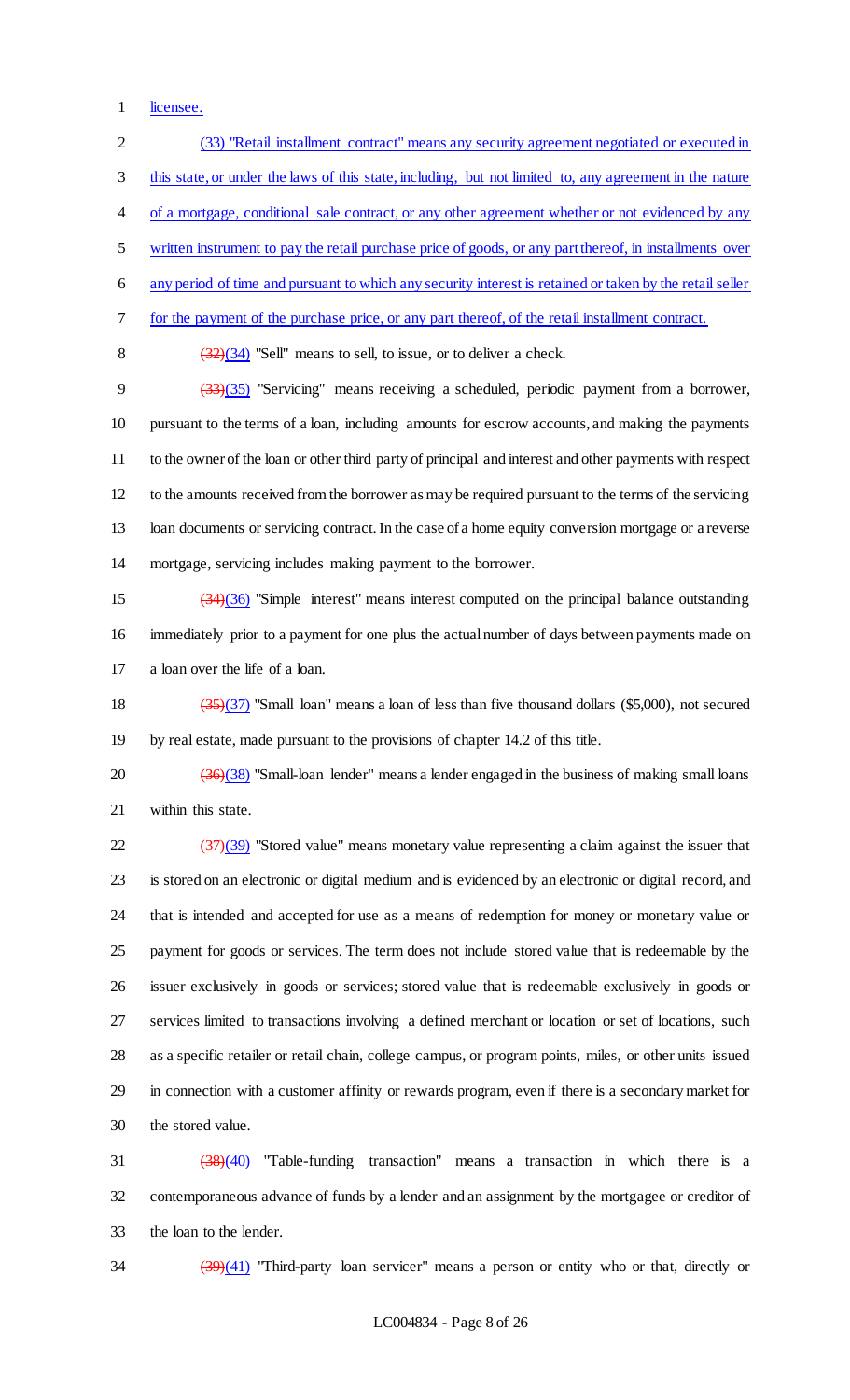indirectly, engages in the business of servicing a loan secured by residential real estate located in Rhode Island, for a personal, family, or household purpose, owed or due, or asserted to be owed or due, another, or a person or entity that owns the servicing rights to a loan secured by residential real estate located in Rhode Island whether or not that owner services the loan themselves or contracts with another person or entity for the servicing.

6  $\left(\frac{(40)(42)}{2}\right)$  "Virtual currency":

(i) Means a digital representation of value that:

(A) Is used as a medium of exchange, unit of account, or store of value; and

(B) Is not legal tender, whether or not denominated in legal tender; and

10 (ii) Does not include:

 (A) A transaction in which a merchant grants, as part of an affinity or rewards program, value that cannot be taken from or exchanged with the merchant for legal tender, bank credit, or virtual currency;

 (B) A digital representation of value issued by or on behalf of a publisher and used solely within an online game, game platform, or family of games sold by the same publisher or offered on the same game platform;

(C) Native digital token used in a proprietary blockchain service platform; or

 (D) A gift certificate; store gift card; general-use prepaid card; or loyalty, award, or promotional gift card, as these terms are defined in federal Regulation E, 12 C.F.R. 1005.20(a), without giving effect to any exception as specified in 31 C.F.R. 1010.100(kkk) or any card, code or device, or other device that can add funds to those products.

22 (41)(43) "Writing" means hard-copy writing or electronic writing that meets the requirements of § 42-127.1-2(7).

## **19-14-3. Application for license.**

 (a) The application for a license shall be in the form prescribed by the director and shall contain the name and address or addresses where the business of the applicant is located and if the applicant is a partnership, association, corporation, or other form of business organization, the names and addresses of each member, director, and principal officer thereof or any individual acting in the capacity of the manager of an office location. Such application shall also include a description of the activities of the applicant, in such detail and for such periods as the director may require, as well as such further information as the director may require. The director may require a background investigation of each applicant for a license by means of fingerprint checks pursuant to §§ 19-14-7 and 42-14-14, utilizing the Federal Bureau of Investigation, or other agency as determined by the director for state and national criminal history record checks. If the applicant is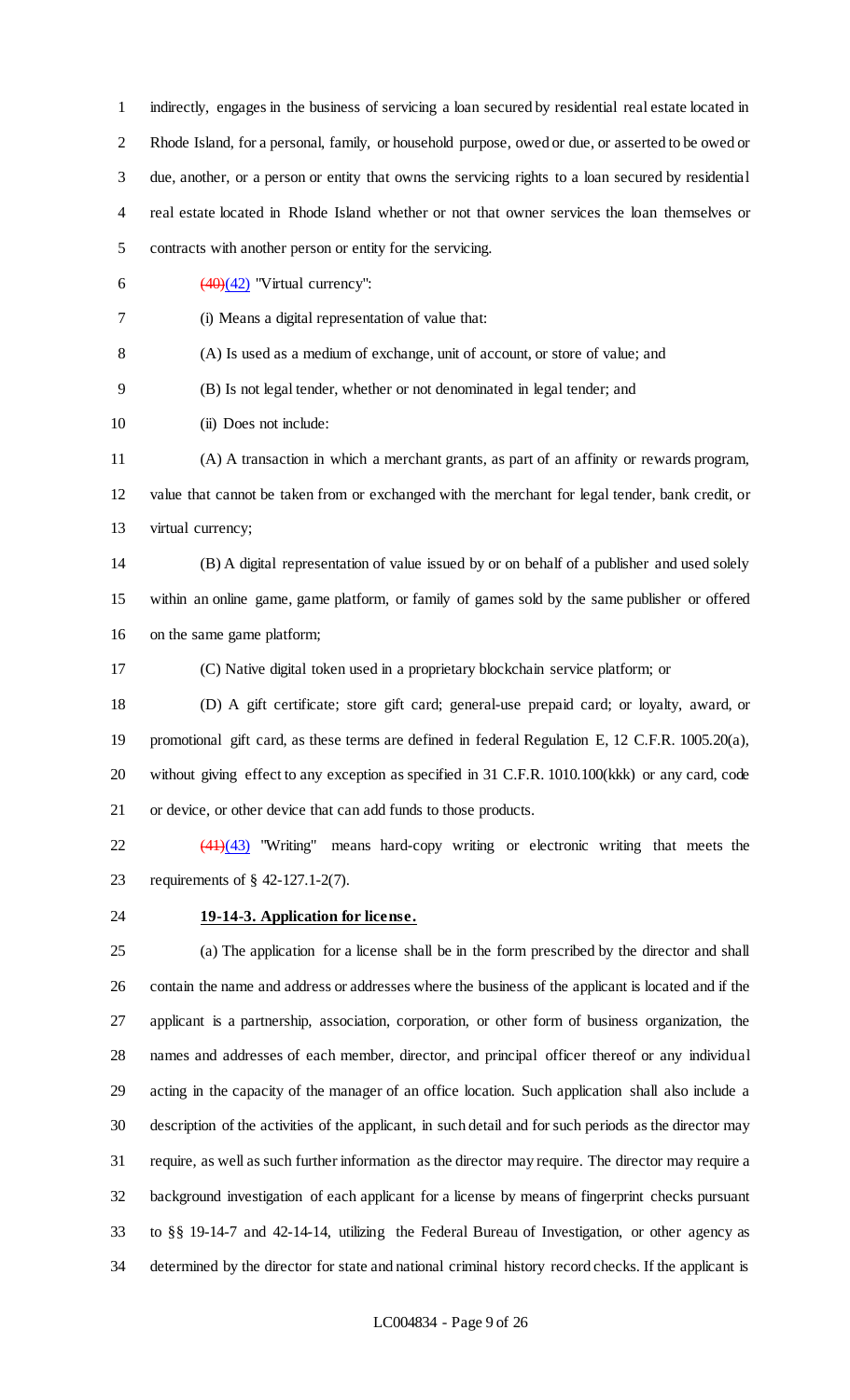a partnership, association, corporation, or other form of business organization, the director may require a background investigation by means of fingerprint checks on each member, director, trustee, or principal officer of such applicant and any individual acting in the capacity of the manager of an office location. The director will determine by rule those items of information appearing on a criminal records check that will constitute disqualifying information and therefore render the applicant ineligible for licensing under this chapter in accordance with the provisions of <sup>7</sup> § 19-14-7. Receipt of criminal history record information by a private entity is prohibited. Each application for a license shall be accompanied by an investigation fee. The applicant at the time of 9 making application shall pay to the director, or the director's designee, department a fee equal to 10 the annual license fee as provided in this chapter and the sum of one half  $(½)$  of the annual license 11 fee as a fee for investigating the application. If the application for license is approved, the applicant 12 shall pay a fee equal to the annual license fee as provided in this chapter. The license shall be continuous and the license fee shall cover the period through December 31 of each year. The annual license fee for any application approved after November 1 of any given year shall satisfy the annual license fee requirement through the end of the next succeeding calendar year ending December 31. The director, or the director's designee, is authorized to participate in a multi-state licensing system for licensees. The director may establish requirements for participation by an applicant for a license or a person licensed under this chapter. Any such requirements that may be established by the director shall be published on the website of the department of business regulation. Upon implementation, participation by an applicant for a license or by a person licensed under the provisions of this chapter shall be mandatory. The applicant may be required to an additional fee for a license or other participation in such multi-state licensing system.

- (b) [Reserved].
- (c) [Reserved].

 (d) Any license issued under the provisions of former § 5-66-2 shall remain in full force and effect until its expiration and shall be subject to the provisions of this chapter.

 (e) An applicant for issuance of a mortgage loan originator license shall file with the director, or the director's designee, evidence acceptable to the director, or the director's designee, that said applicant has complied with the provisions of §§ 19-14.10-5, 19-14.10-7 and 19-14.10-8.

**19-14-6. Bond of applicant.**

 (a) An applicant for any license shall file with the director, or the director's designee, a bond to be approved by him or her in which the applicant shall be the obligor.

- (b) The amount of the bond shall be as follows:
- (1) Small-loan lenders, the sum of ten thousand dollars (\$10,000);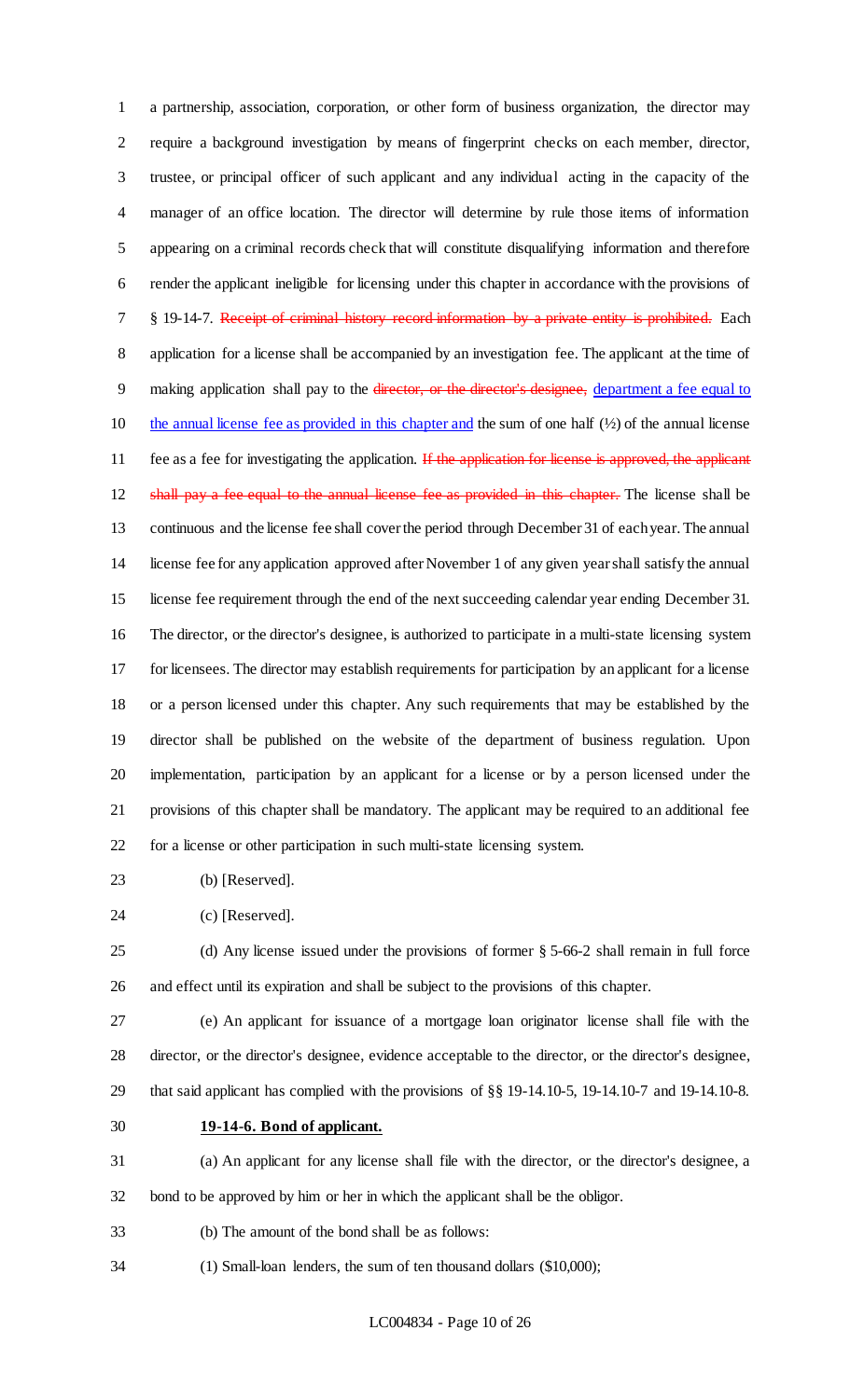(2) Loan brokers, the sum of twenty thousand dollars (\$20,000);

 (3) Lenders, the sum of fifty thousand dollars (\$50,000); (4) Currency transmission licensees, the sum of fifty thousand dollars (\$50,000). If a currency transmission licensee shows that a surety bond is not generally available in this state at a commercially reasonable cost, the department may accept an alternative form of security; 6 (5) Check-cashing licensees who accept checks for collection with deferred payment or deferred deposit, the sum of fifty thousand dollars (\$50,000) subject to a maximum of one hundred and fifty thousand dollars (\$150,000) when aggregated with agent locations; (6) [Deleted by P.L. 2019, ch. 226, § 1 and P.L. 2019, ch. 246, § 1.] (7) [Deleted by P.L. 2019, ch. 226, § 1 and P.L. 2019, ch. 246, § 1.] (8) Each debt-management services registrant, the amount provided in § 19-14.8-13; (9) Each third-party loan servicer, the sum of fifty thousand dollars (\$50,000); or 13 (10) If a currency transmission licensee shows that a surety bond is not generally available 14 in this state at a commercially reasonable cost, the department may accept an alternative form of 15 security. Each debt collector, the sum of fifty thousand dollars (\$50,000). (c) The bond shall run to the state for the use of the state and of any person who may have cause of action against the obligor of the bond under the provisions of this title. The bond shall be perpetual and shall be conditioned upon the obligor faithfully conforming to, and abiding by, the provisions of this title and of all rules and regulations lawfully made, and the obligor will pay to

 the state and to any person any and all money that may become due or owing to the state or to the person from the obligor under, and by virtue of, the provisions of this title.

(d) [Deleted by P.L. 2019, ch. 226, § 1 and P.L. 2019, ch. 246, § 1.]

 (e) The bond shall remain in force and effect until the surety is released from liability by the director, or the director's designee, or until the bond is cancelled by the surety. The surety may cancel the bond and be released from further liability under the bond upon receipt by the director, or the director's designee, of notice in a manner satisfactory to the director, including, but not limited to, for documentation purpose of the cancellation of the bond at least thirty (30) days in advance of the cancellation of the bond. The cancellation shall not affect any liability incurred or accrued under the bond before the termination of the thirty-day (30) period.

 (f) Upon receipt of any notice of cancellation, the director may provide notice to the licensee requiring reinstatement or replacement of the bond. Unless the bond is reinstated by the surety, or a satisfactory replacement bond is filed with the director prior to the cancellation of the original bond, the license shall be suspended. The licensee will be provided notice of the suspension and may request a hearing within thirty (30) days. If the licensee does not request a hearing, the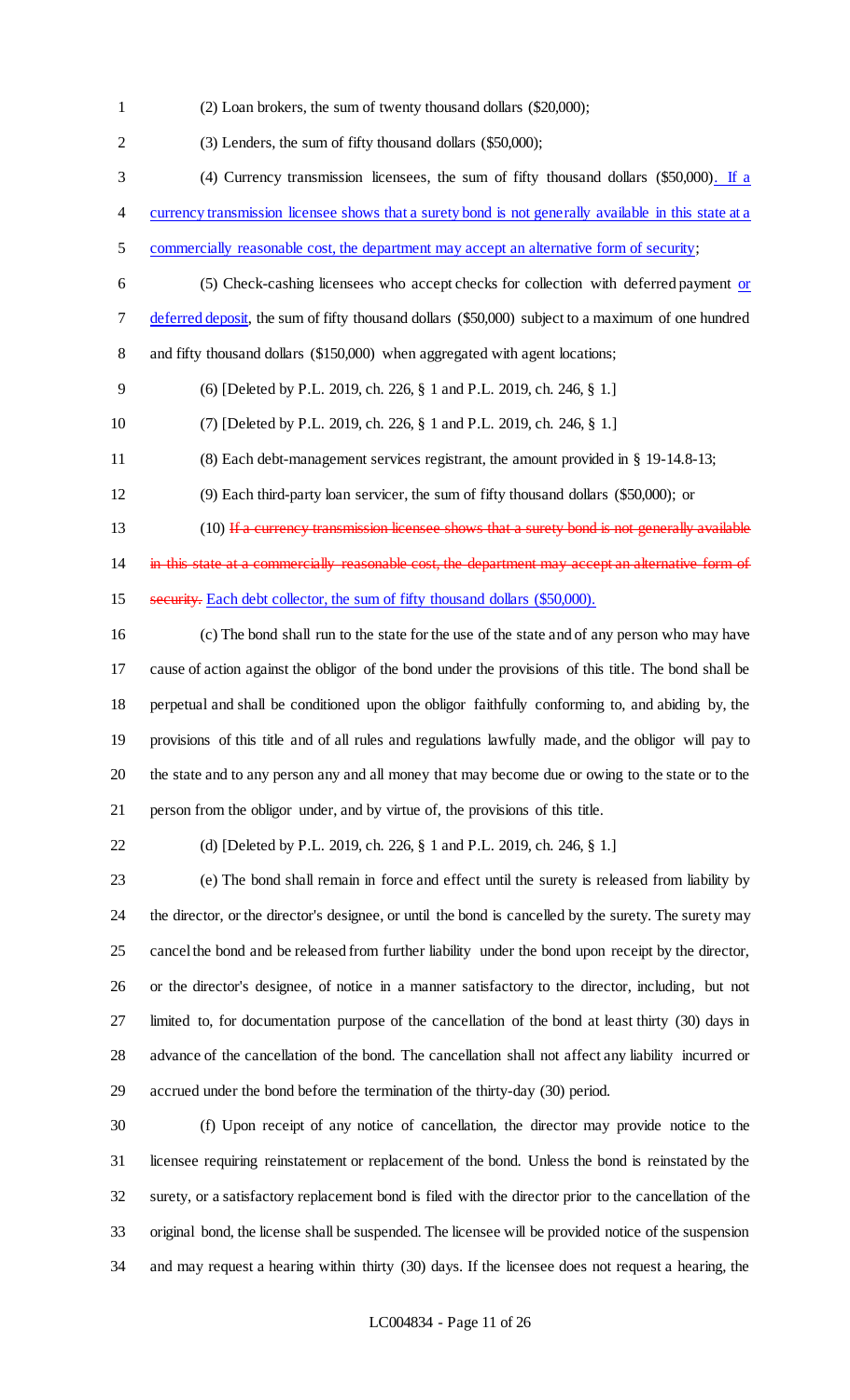1 director, or director's designee, shall issue an order revoking the license for failure to comply with 2 this section.

### 3 **19-14-10. Attorney for service of process Agent for service of process.**

4 (a) Every licensee shall appoint, and thereafter maintain, in this state a resident attorney 5 agent with authority to accept process for the licensee in this state, including the process of 6 garnishment.

7 (1) The appointment shall be filed with the director, or the director's designee, in whatever 8 format he or she directs electronically through the Nationwide Multistate Licensing System. The 9 power of attorney designation of an agent shall provide all contact information, including the 10 business address, street and number, if any, of the resident attorney agent. Thereafter, if the resident 11 attorney agent changes his or her business address or other contact information, he or she the 12 licensee shall, within ten (10) days after any change, file in the office of the director, or the director's 13 designee, electronically through the Nationwide Multistate Licensing System notice of the change 14 setting forth the attorney's agent's current business address or other contact information.

15 (2) If the resident attorney agent dies, resigns, or leaves the state, the licensee shall make a 16 new appointment and file the power of attorney in the office of the director, or the director's 17 designee new appointment electronically through the Nationwide Multistate Licensing System. The 18 power of attorney original designation shall not be revoked until this power of attorney new 19 appointment shall have been given to some other competent person resident in this state and filed 20 with the <del>director, or the director's designee</del> department.

21 (3) Service of process upon the resident attorney agent shall be deemed sufficient service 22 upon the licensee.

23 (4) Any licensee who fails to appoint a resident attorney agent and file the power of attorney 24 in the office of the director, or the director's designee, as above provided for appointment 25 electronically through the Nationwide Multistate Licensing System, or fails to replace a resident 26 attorney agent for a period of thirty (30) days from vacancy, shall be liable for a penalty not 27 exceeding five hundred dollars (\$500) and shall be subject to suspension or revocation of the 28 license.

29 (5) Upon the filing of any power of attorney appointment required by this section, a fee of 30 twenty-five dollars (\$25.00) shall be paid to the director for the use of the state.

31 (6) Any licensee that is a corporation and complies with the provisions of chapter 1.2 of 32 title 7 is exempt from the power of attorney filing requirements of this section. Any licensee that is 33 a limited partnership or limited liability company and complies with the provisions of chapters 13 34 and 16 of title 7 is exempt from the **power of attorney** requirements of this section.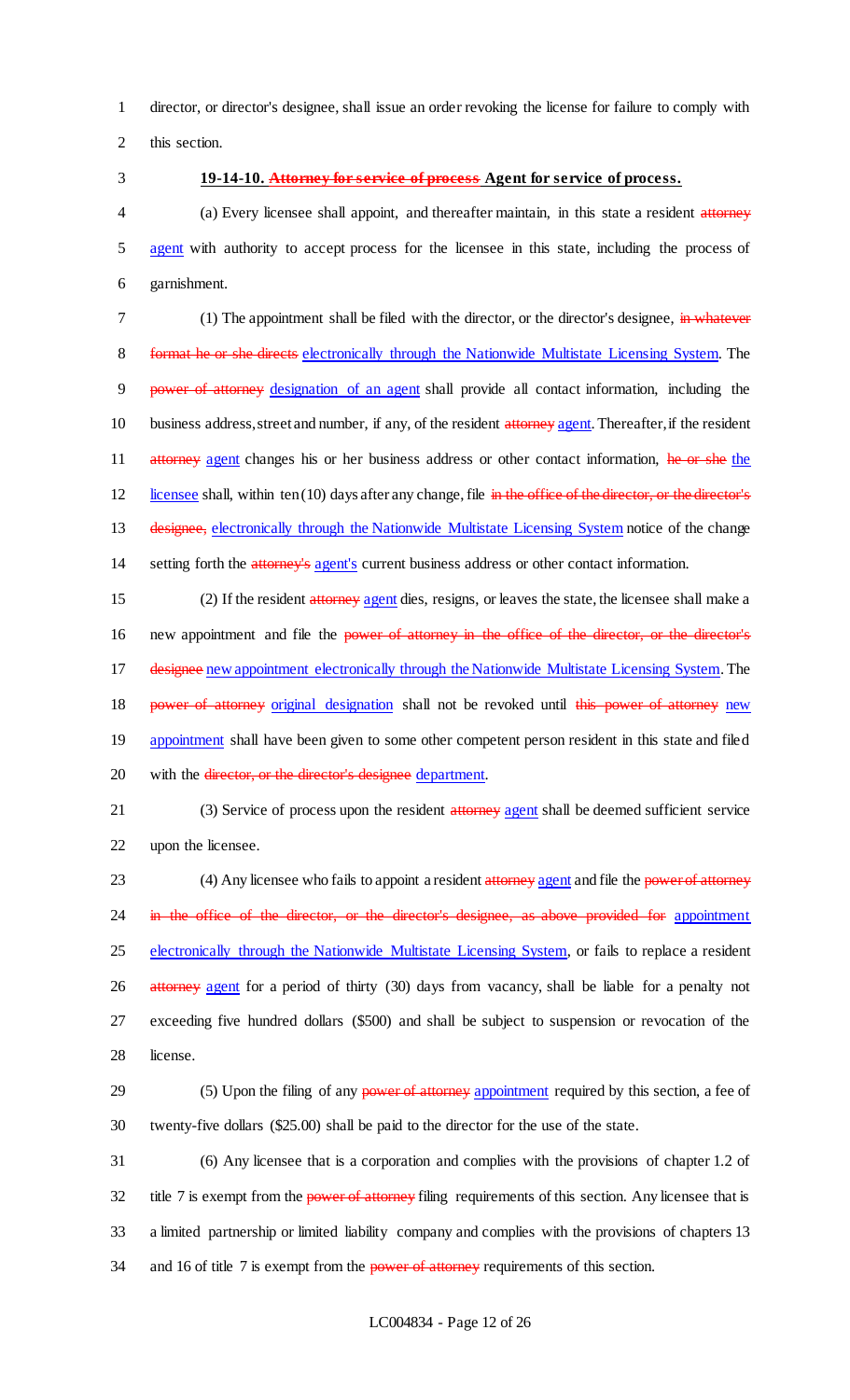(b) Any process, including the process of garnishment, may be served upon the director, or 2 the director's designee, as agent of the licensee in the event that no resident attorney agent can be found upon whom service can be made, or in the event that the licensee has failed to designate a 4 resident attorney agent as required, and process may be served by leaving a copy of the process with a fee of twenty-five dollars (\$25.00) which shall be included in the taxable costs of the suit, action, or proceeding, in the hands of the director, or the director's designee. This manner of service upon the licensee shall be sufficient, provided that notice of service and a copy of the process shall be immediately sent by certified mail by the plaintiff, or the plaintiff's attorney of record, to the licensee at the latest address filed with the director, or the director's designee. If the licensee has not filed his or her address pursuant to this chapter, notice of service shall be given in any manner that the court in which the action is pending may order as affording the licensee reasonable opportunity to defend the action or to learn of the garnishment. Nothing contained in this section shall limit or affect the right to serve process upon a licensee in any other manner now or hereafter permitted by law.

### **19-14-16. Surrender of license.**

 Any licensee may surrender any license or branch certificate(s) by delivering to the 17 director, or the director's designee, written electronic notice through the Nationwide Multistate 18 Licensing System surrendering the license or branch certificate(s). The surrender shall not affect 19 the licensee's civil or criminal liability for acts committed prior to the surrender. Written Electronic 20 notice through the Nationwide Multistate Licensing System of any surrender must be filed with the director, or the director's designee, within thirty (30) days of the termination of the business authorized by this chapter at the surrendered location. The surrender of any license does not affect the licensee's requirement to file an annual report with the fifty-five dollars (\$55.00) filing fee. This report shall be filed within thirty (30) days of the surrender of the license. The licensee shall give 25 written electronic notification through the Nationwide Multistate Licensing System to the director, or the director's designee, within twenty-four (24) hours from termination of business.

### **19-14-22. Reporting requirements.**

28 (a) Each licensee shall annually, on or before March 31, file a report with the director, or 29 the director's designee on a quarterly basis, giving any relevant information that the director, or the director's designee, may reasonably require concerning the business and operations during the **preceding calendar year** reporting period of each licensed place of business conducted by the 32 licensee within the state. The report shall be made under oath and shall be in a form prescribed by 33 the director, or the director's designee submitted through the Nationwide Mortgage Licensing 34 System and attested to by the entity. To the extent that the Nationwide Mortgage Licensing System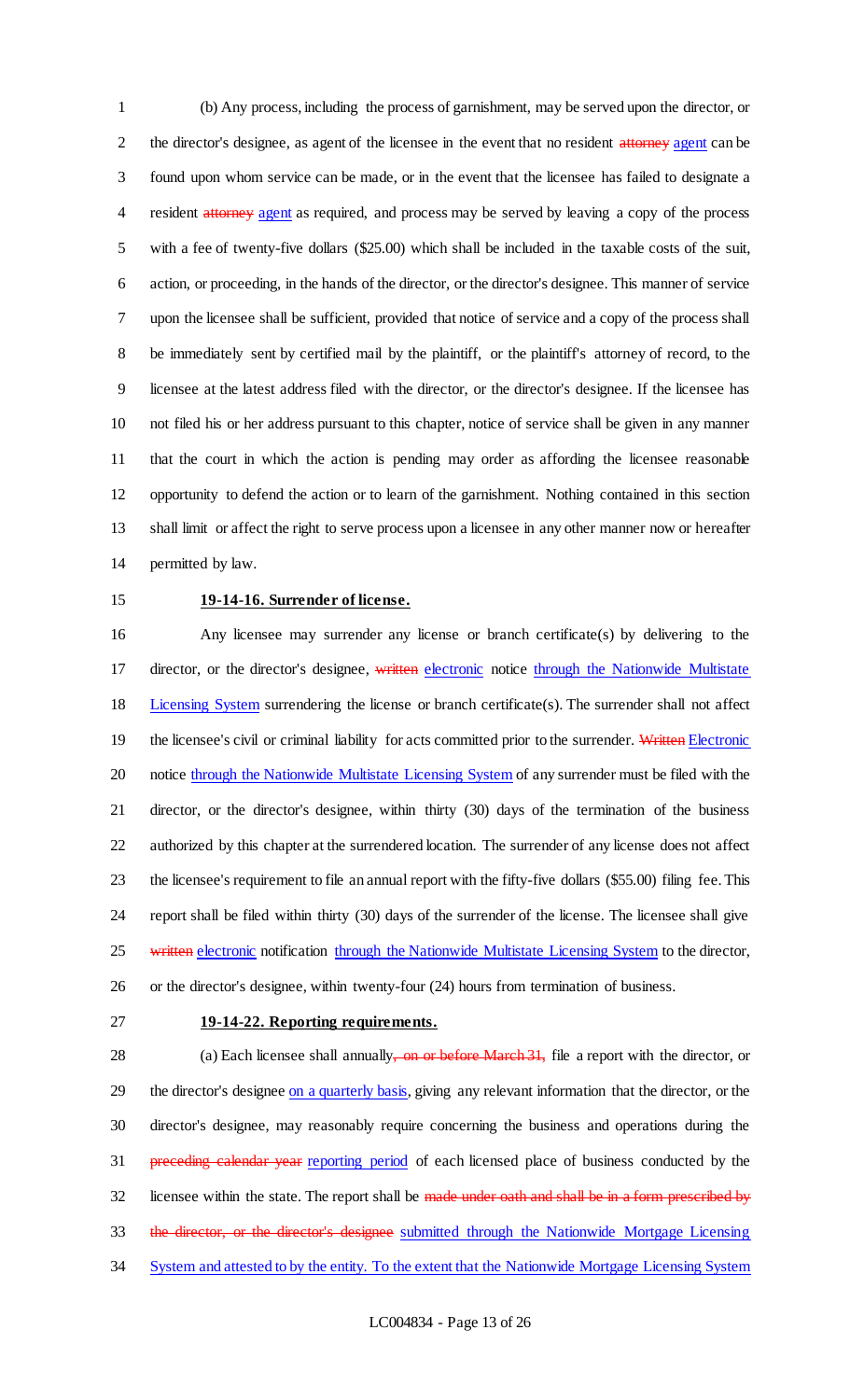does not require submission of quarterly reports of condition, each licensee shall, annually, on or before March 31, file a report with the director, or the director's designee giving any relevant information that the director, or the director's designee may reasonably require concerning the 4 business and operations during the preceding calendar year of each licensed place of business 5 conducted by the licensee within the state. At the time of filing each report renewal of the license, the sum of fifty-five dollars (\$55.00) per license and fifty-five dollars (\$55.00) per branch certificate shall be paid by the licensee to the director for the use of the state. Any licensee who or that shall delay transmission of any report required by the provisions of this title beyond the limit, unless additional time is granted, in writing, for good cause, by the director, or the director's designee, shall pay a penalty of twenty-five dollars (\$25) for each day of the delay. In lieu of a report by any licensed mortgage loan originator, the director, or the director's designee, may accept a report by the licensed lender or licensed loan broker who or that employed the licensed mortgage loan originator for the activities of the licensed mortgage loan originator while employed by such lender or loan broker during the applicable calendar year.

 (b) Any licensee shall, within twenty-four (24) hours after actual knowledge, notify the director, or the director's designee, in writing, of the occurrence of any of the following events: the institution of bankruptcy, receivership, reorganization, or insolvency proceedings regarding a licensee; the institution of any adverse government action against a licensee; or any felony indictment or conviction of any licensee or any officers, directors, owners, employees, members, or partners thereof, as the case may be.

 (c) Each mortgage loan originator licensee shall, on or before March 31, 2010, and every March 31st thereafter, file with the director, or the director's designee, evidence acceptable to the director, or the director's designee, that said loan originator licensee has filed with the Nationwide Mortgage Licensing System and Registry a report of condition, which shall be in such form and shall contain such information as the Nationwide Mortgage Licensing System and Registry may require.

 (d) Both the mortgage loan originator and his or her licensed employer shall promptly notify the director, or the director's designee, in writing, within fifteen (15) business days of the termination of employment or services of a mortgage loan originator.

### **19-14-24. Other business in same place Tying with other business.**

31 No licensee shall conduct any business under this title within any office or place of business 32 in which any other business is solicited or engaged, except as the director, or the director's designee, may authorize, in writing. Approval shall not be unreasonably withheld if the director, or the director's designee, finds that the character of the other business is such that the granting of the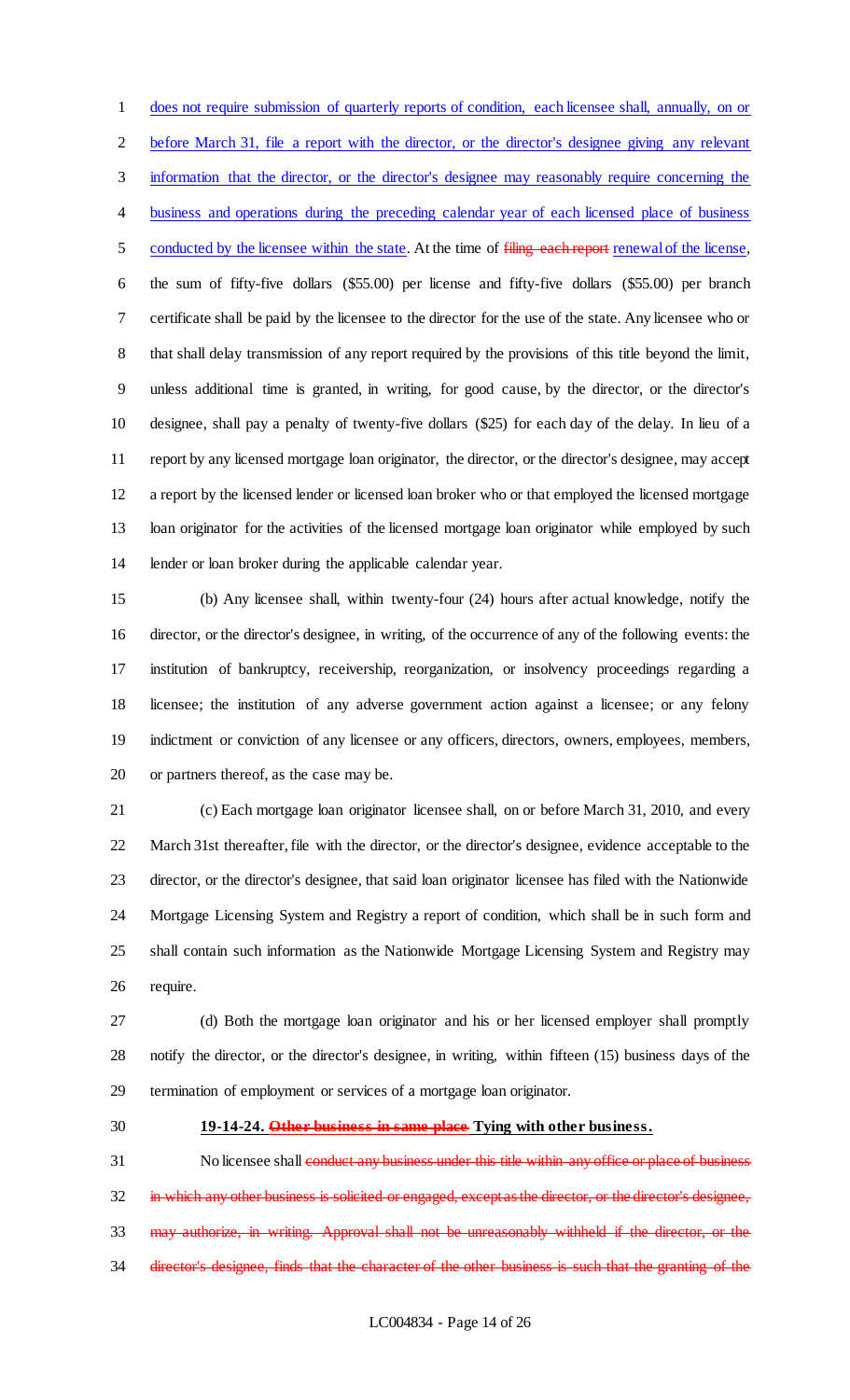1 authority would not evade the provisions of this chapter condition any sale on the requirement that 2 the consumer purchase any other product or service from a specified provider including those providers with whom the licensee is sharing office space. **19-14-25. Transactions and place of business limited by license Transactions and place of business limited by license -- Remote locations.** (a) No licensee shall transact the business provided for by this chapter under any other name or at any other place of business than that named in the license or branch certificate, unless 8 that place is for the exclusive convenience of the customer <u>or meets the requirements</u> for a remote location. The fact that closings occur at a place other than a licensed place of business shall not be deemed to be a violation of this section. (b) Notwithstanding anything to the contrary under this chapter or chapter 14.10 of title 19, employees of a licensee may perform services for the licensee or act as a mortgage loan originator 13 from a remote location subject to each of the following requirements: (1) The employee is subject to the supervision of the licensee; (2) The remote location is the employee's residence or other location identified in the records of the licensee and is within a reasonable distance of a place of business named in the licensee's license or branch certificate, as established by regulations adopted by the director or the director's designee; (3) The licensee has written policies and procedures for supervision of, and employs appropriate risk-based monitoring and oversight process of work performed by, employees working 21 from remote locations; (4) Access to the licensee's computer platforms and to customer information is in 23 accordance with the licensee's comprehensive written information security plan. The licensee must maintain appropriate safeguards for licensee and consumer data, information, and records, including the use of secure virtual private networks ("VPNs") where appropriate; (5) No in-person customer interaction occurs at a remote location, and the licensee will not designate the remote location to consumers or customers as a business location unless the remote 28 location is properly licensed as a branch; (6) Physical records related to the licensee's business, including consumer information, are not maintained at the remote location; (7) The licensee must ensure consumer and licensee information and records remain accessible and available for regulatory oversight and exams; and (8) The licensee must provide training to keep all conversations about, and with, consumers conducted from a remote location confidential, as if conducted from a licensed commercial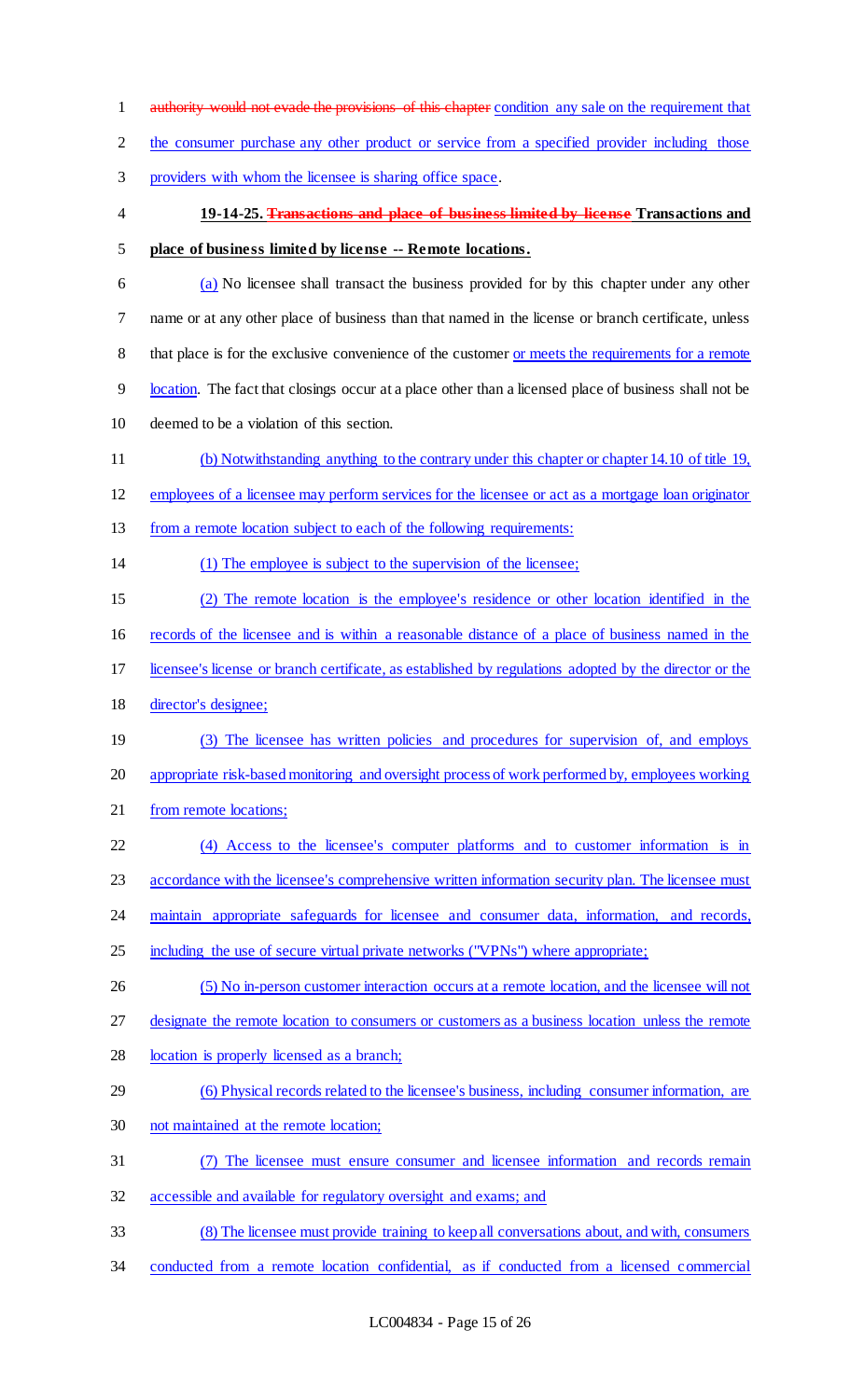- location, and to ensure remote employees work in an environment conducive and appropriate to
- 2 that privacy.
- (c) A remote location shall not be considered a branch of the licensee; however, activities conducted at a remote location shall be subject to examination under this chapter and § 19-14.10-  $5 \frac{5}{2}$
- (d) The director or the director's designee shall have the authority to promulgate rules to establish requirements and standards relating to remote locations.
- 

 SECTION 4. Sections 19-14.10-3, 19-14.10-4, 19-14.10-8, 19-14.10-10 and 19-14.10-21 of the General Laws in Chapter 19-14.10 entitled "An Act Adopting the Federal Secure and Fair Enforcement for Mortgage Licensing Act of 2009" are hereby amended to read as follows:

## **19-14.10-3. Definitions.**

For purposes of this chapter, the following definitions shall apply:

 (1) "Depository institution" has the same meaning as in section 3 of the Federal Deposit Insurance Act, and includes any credit union.

 (2) "Federal banking agencies" means the Board of Governors of the Federal Reserve System, the Comptroller of the Currency, the Director of the Office of Thrift Supervision, the National Credit Union Administration, and the Federal Deposit Insurance Corporation.

 (3) "Immediate family member" means a spouse, child, sibling, parent, grandparent, or grandchild. This includes stepparents, stepchildren, stepsiblings, and adoptive relationships.

(4) "Individual" means a natural person.

 (5)(i) "Loan processor or underwriter" means an individual who performs clerical or support duties as an employee at the direction of, and subject to the supervision and instruction of, a person licensed as a lender or as a loan broker, or exempt from licensing under chapters 14 or 14.1 of title 19.

 (ii) For purposes of subsection (5)(i), "clerical or support duties" may include subsequent to the receipt of an application:

 (A) The receipt, collection, distribution, and analysis of information common for the processing or underwriting of a residential mortgage loan; and

 (B) Communicating with a consumer to obtain the information necessary for the processing or underwriting of a loan, to the extent that such communication does not include offering or negotiating loan rates or terms, or counseling consumers about residential mortgage loan rates or terms.

 (iii) An individual engaging solely in loan processor or underwriter activities shall not represent to the public, through advertising or other means of communicating or providing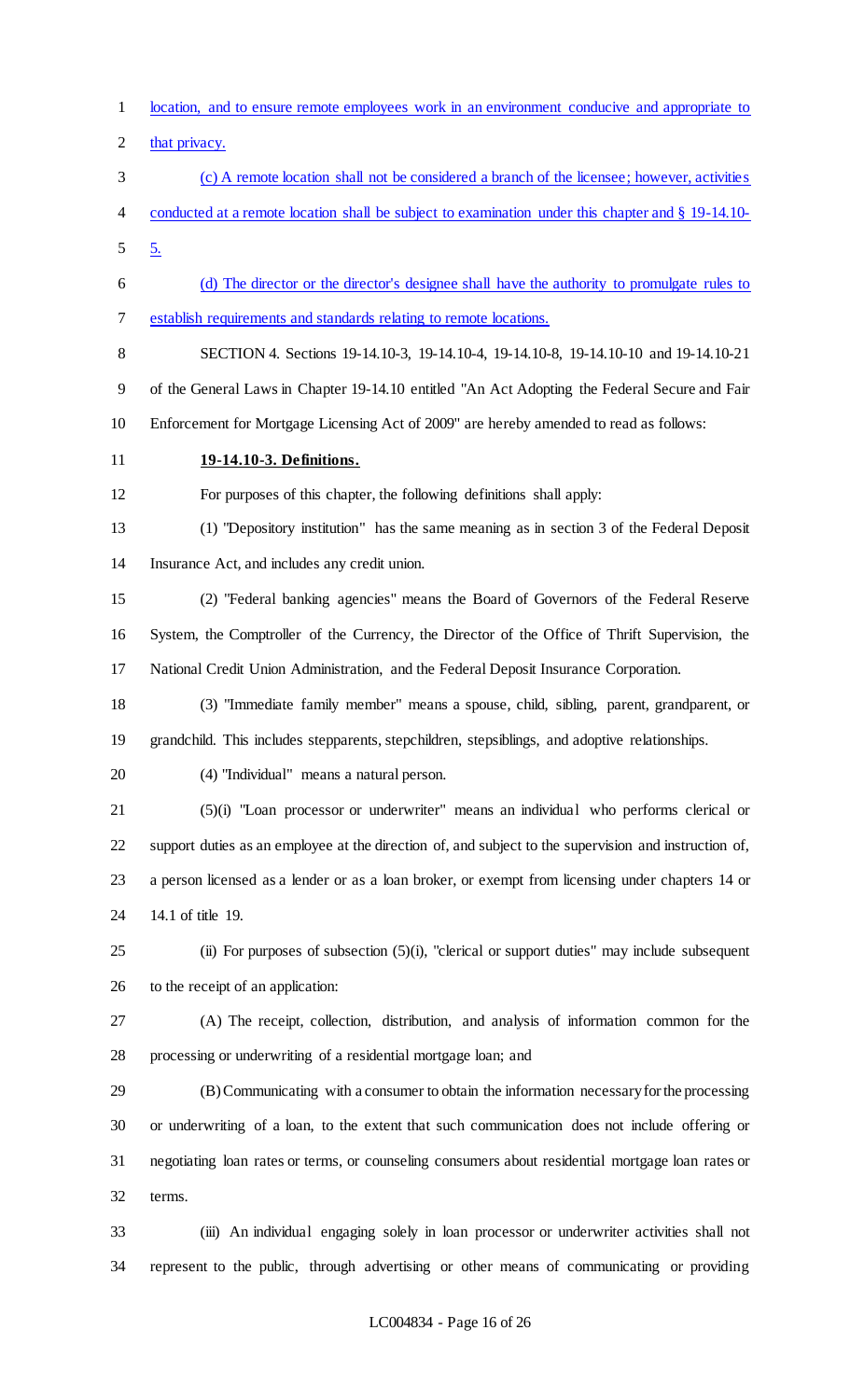information including the use of business cards, stationery, brochures, signs, rate lists, or other promotional items, that such individual can or will perform any of the activities of a mortgage loan originator.

(6)(i) "Mortgage loan originator" means:

 (A) An individual who, for compensation or gain or in the expectation of compensation or gain:

(I) Takes a residential mortgage loan application; or

(II) Offers or negotiates terms of a residential mortgage loan;

 (B) Does not include an individual engaged solely as a loan processor or underwriter except as otherwise provided in § 19-14.10-4(c);

 (C) Does not include a person or entity who or that only performs real estate brokerage activities and is licensed or registered in accordance with Rhode Island law, unless the person or entity is compensated by a lender, a mortgage broker, or other mortgage loan originator or by any agent of such lender, mortgage broker, or other mortgage loan originator;

 (D) Does not include a person or entity solely involved in extensions of credit relating to timeshare plans, as that term is defined in 11 U.S.C. § 101(53D), as amended; and

 (E) Does not include a person (or its employees) engaged in servicing mortgage loans. For purposes of this exclusion, "servicing mortgage loans" means, on behalf of the note holder, collecting and receiving payments, including payments of principal, interest, escrow amounts, and other sums due, on obligations due and owing to the note holder pursuant to a residential mortgage loan, and, when the borrower is in default or in reasonably foreseeable likelihood of default, working with the borrower on behalf of the note holder and pursuant to the contract between the person servicing mortgage loans and the note holder, to modify but not refinance, either temporarily or permanently, the obligations, or otherwise finalizing collection of the obligation through the foreclosure process.

 (ii) "Real estate brokerage activity" means any activity that involves offering or providing real estate brokerage services to the public, including:

 (A) Acting as a real estate agent or real estate broker for a buyer, seller, lessor, or lessee of real property;

 (B) Bringing together parties interested in the sale, purchase, lease, rental, or exchange of real property;

 (C) Negotiating, on behalf of any party, any portion of a contract relating to the sale, purchase, lease, rental, or exchange of real property (other than in connection with providing financing with respect to any such transaction);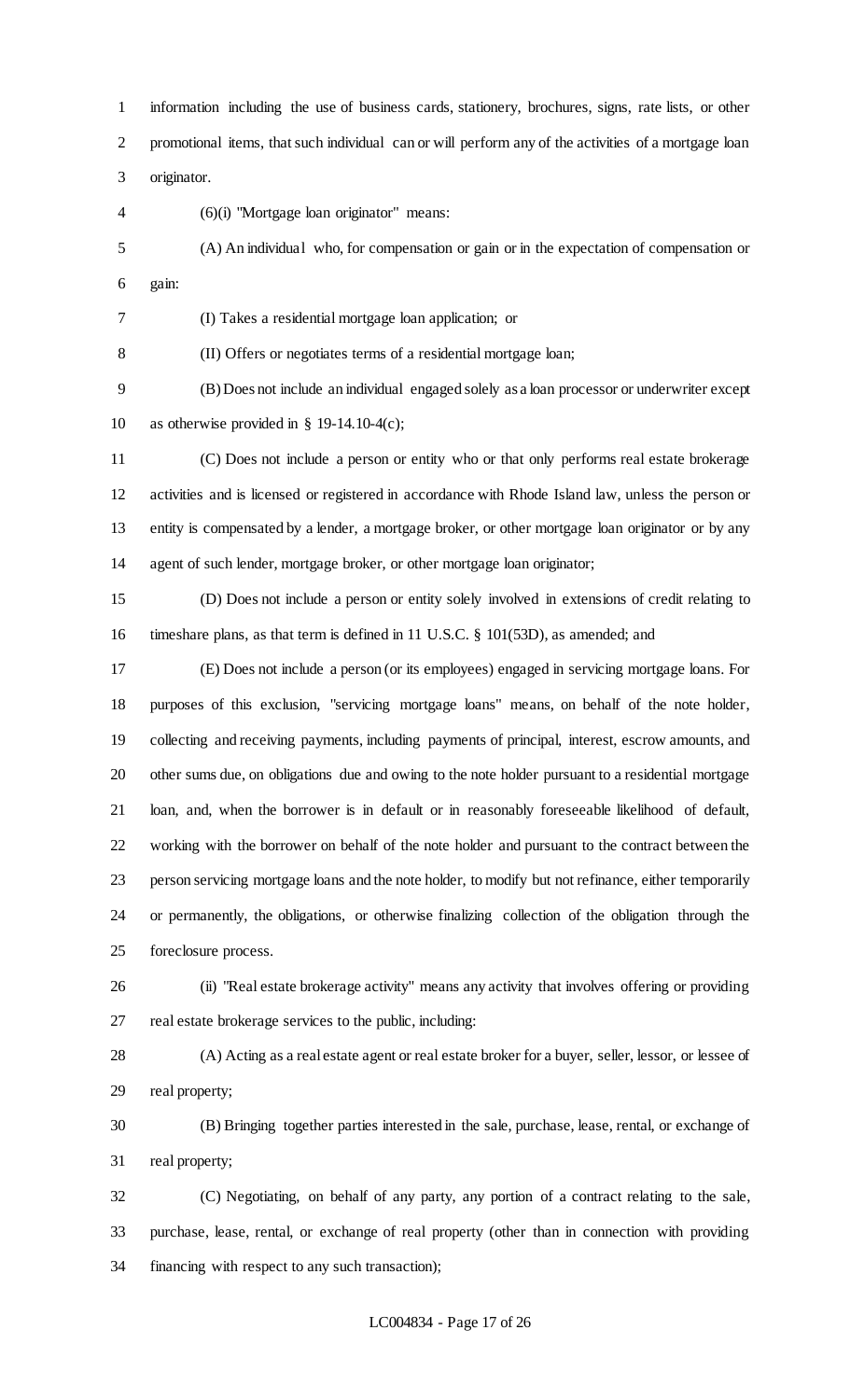(D) Engaging in any activity for which a person engaged in the activity is required to be registered or licensed as a real estate agent or real estate broker under any applicable law; and (E) Offering to engage in any activity, or act in any capacity, described in subparagraphs 4 (A),  $(B)$ ,  $(C)$ , or  $(D)$  of this section. 5 (7) "Nationwide Mortgage Multistate Licensing System and Registry" means a mortgage licensing system developed and maintained by the Conference of State Bank Supervisors and the American Association of Residential Mortgage Regulators for the licensing and registration of licensed mortgage loan originators. (8) "Nontraditional mortgage product" means any mortgage product other than a thirty- year (30), fixed-rate mortgage. (9) "Person" means a natural person, corporation, company, limited-liability company, partnership, association, or any other entity however organized. (10) "Registered mortgage loan originator" means any individual who: (i) Meets the definition of mortgage loan originator and is an employee of: (A) A depository institution; 16 (B) A subsidiary that is: (1) Owned and controlled by a depository institution; and (2) Regulated by a Federal banking agency; or (C) An institution regulated by the Farm Credit Administration; and 20 (ii) Is registered with, and maintains a unique identifier through, the Nationwide Mortgage 21 Multistate Licensing System and Registry. (11) "Residential mortgage loan" means any loan primarily for personal, family, or household use that is secured by a mortgage, deed of trust, or other equivalent, consensual security 24 interest on a dwelling (as defined in  $\S 103(v)$  of the Truth in Lending Act) or residential real estate upon which is constructed or intended to be constructed a dwelling (as so defined). (12) "Residential real estate" means any real property located in Rhode Island upon which is constructed, or intended to be constructed, a dwelling. (13) "SAFE Act" means the Secure and Fair Enforcement for Mortgage Licensing Act, comprising §§ 1501-1517 of the Housing and Economic Recovery Act of 2008, Public Laws 110- 289. (14) "Unique identifier" means a number or other identifier assigned by protocols 32 established by the nationwide mortgage licensing system and registry Nationwide Multistate Licensing System. **19-14.10-4. License and registration required.**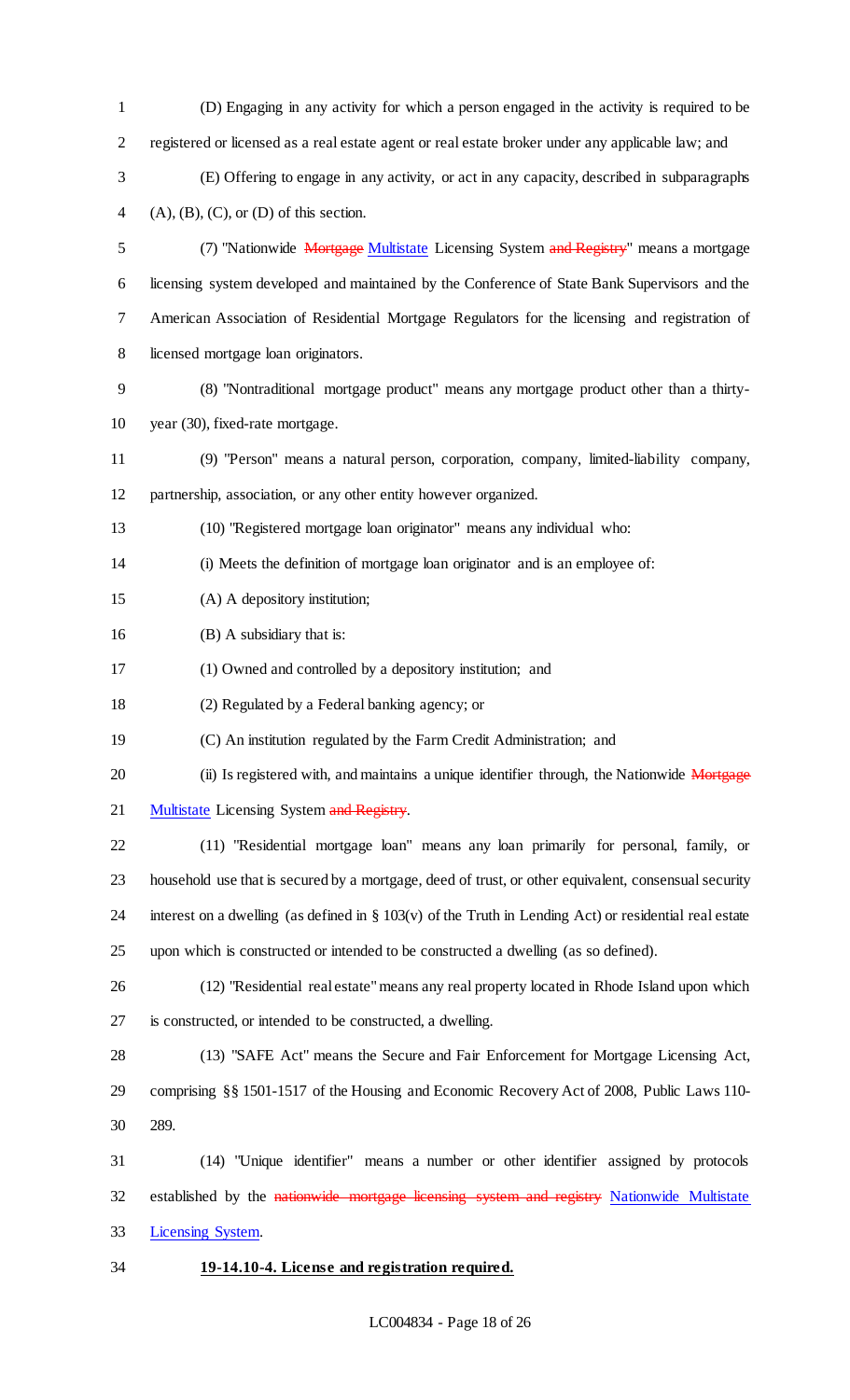(a) An individual, unless specifically exempted from this chapter under subsection (b), shall not engage in the business of a mortgage loan originator with respect to any dwelling located in this state without first obtaining and maintaining annually a license under this chapter. Each licensed mortgage loan originator must register with and maintain a valid unique identifier issued by the nationwide mortgage licensing system and registry.

(b) The following individuals are exempt from this chapter:

 (1) Registered mortgage loan originators, when acting for an entity described in § 19-14.10- 8 3(10)(i)(A), (10)(i)(B), or (10)(i)(C) are exempt from this chapter.

 (2) Any individual who offers or negotiates terms of a residential mortgage loan with or on behalf of an immediate family member of the individual.

 (3) Any individual who offers or negotiates terms of a residential mortgage loan secured by a dwelling that served as the individual's residence.

 (4) A licensed attorney who negotiates the terms of a residential mortgage loan on behalf of a client as an ancillary matter to the attorney's representation of the client, unless the attorney is compensated by a lender, a mortgage broker, or other mortgage loan originator or by any agent of such lender, mortgage broker, or other mortgage loan originator.

 (5) A licensed attorney when performing loan closing services for a licensed lender, licensed loan broker, or for an entity exempt from licensing under § 19-14.1-10(a)(4);

 (6) A mortgage loan originator: (i) Who is employed by a lender or loan broker licensed 20 under chapter 14 of title 19 and/or chapter 14.1 of title 19; (ii) Who works at a qualified location; 21 (iii) Who is registered with, and maintains a unique identifier through, the Nationwide Mortgage 22 Multistate Licensing System and Registry; (iv) Who acts only as a mortgage loan originator for residential mortgage loans secured by dwellings (as defined in Section 103(v) of the Truth in Lending Act) constructed, or to be constructed, on real property located in states other than Rhode Island; and (v) Who is licensed or registered as required by applicable law in each state in which such real property is located. As used herein, the term "qualified location" means a location licensed 27 under this chapter 14 of title 19 that serves as the primary place of employment of at least one 28 mortgage loan originator licensed under chapter 14.10 of title 19 or a remote location.

 (c) An individual loan processor or underwriter who is an independent contractor may not engage in the activities of a loan processor or underwriter unless such independent contractor loan processor or underwriter obtains and maintains a license under chapters 14 and 14.10 of title 19. Each independent contractor loan processor or underwriter licensed as a mortgage loan originator must have and maintain a valid unique identifier issued by the nationwide mortgage licensing system and registry.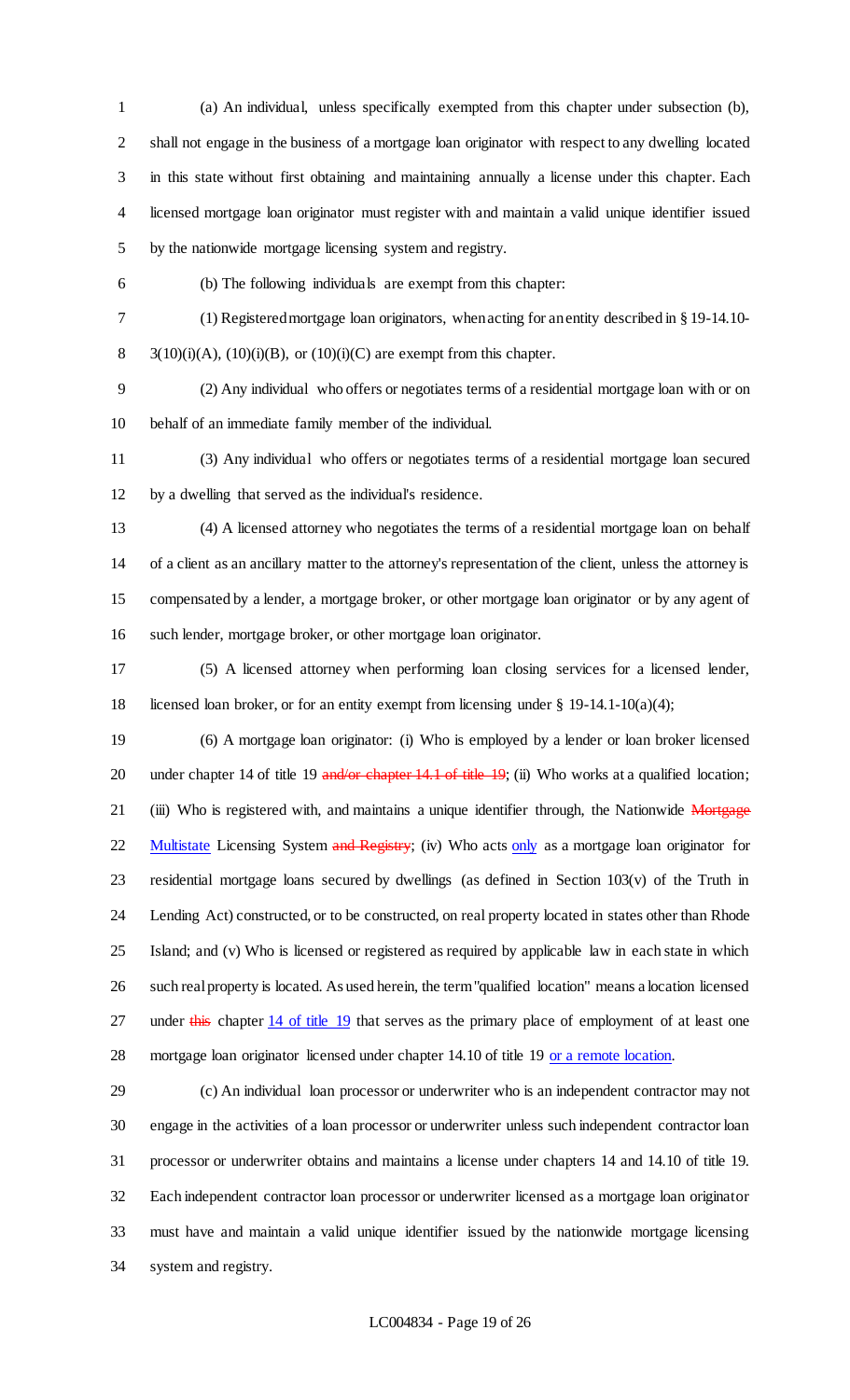(d) For the purposes of implementing an orderly and efficient licensing process the director, or the director's designee, may establish licensing rules or regulations and interim procedures for licensing and acceptance of applications. For previously registered or licensed individuals the director, or the director's designee, may establish expedited review and licensing procedures as follows:

 (1) A mortgage loan originator applicant whose employer at the time of application for a 7 mortgage loan originator license is an entity described in § 19-14.10-3(10)(i)(A), (10)(i)(B), or (10)(i)(C) and who has been assigned a unique identifier through the nationwide mortgage licensing system and registry and who has completed and filed with the director, or the director's designee, all information, documents and requirements for licensure pursuant to this chapter shall be permitted to continue to act as a mortgage loan originator for the period prior to action being taken on his or her application by the director, or the director's designee;

 (2) A mortgage loan originator applicant who has been assigned a unique identifier through 14 the Nationwide Mortgage Multistate Licensing System and Registry and who has completed and filed with the director, or the director's designee, all information, documents and requirements for licensure pursuant to this chapter and whose employer at the time of application for a mortgage loan originator license is a lender or loan broker licensed under chapters 14 and 14.1 of title 19, shall be permitted to continue to act as a mortgage loan originator for the period prior to action being taken on his or her application by the director, or director's designee, if the applicant and a senior officer or principal of such lender or loan broker files written attestation to the director, or the director's designee that:

 (i) The applicant is currently, or has within the six-month (6) period prior to the date of the application, been acting as a registered mortgage loan originator in this state or as a state-licensed mortgage loan originator in another state, in either case under the provisions of Section 1507 of the SAFE Act, 12 U.S.C. § 5106;

 (ii) The applicant has never had a mortgage loan license or registration denied, revoked, or suspended in any governmental jurisdiction; and

 (iii) The applicant has not been convicted of a felony that would otherwise authorize the director, or the director's designee, to deny the applicant a license.

 (3) Any provisional authority to act as a mortgage loan originator issued pursuant to this subsection (d) shall expire on the earlier of: (i) The date on which the director, or the director's designee, issues or denies the application for the license; or (ii) One hundred twenty (120) days from the date of application for the license.

(4) The director, or the director's designee, may deny or suspend the rights of a lender or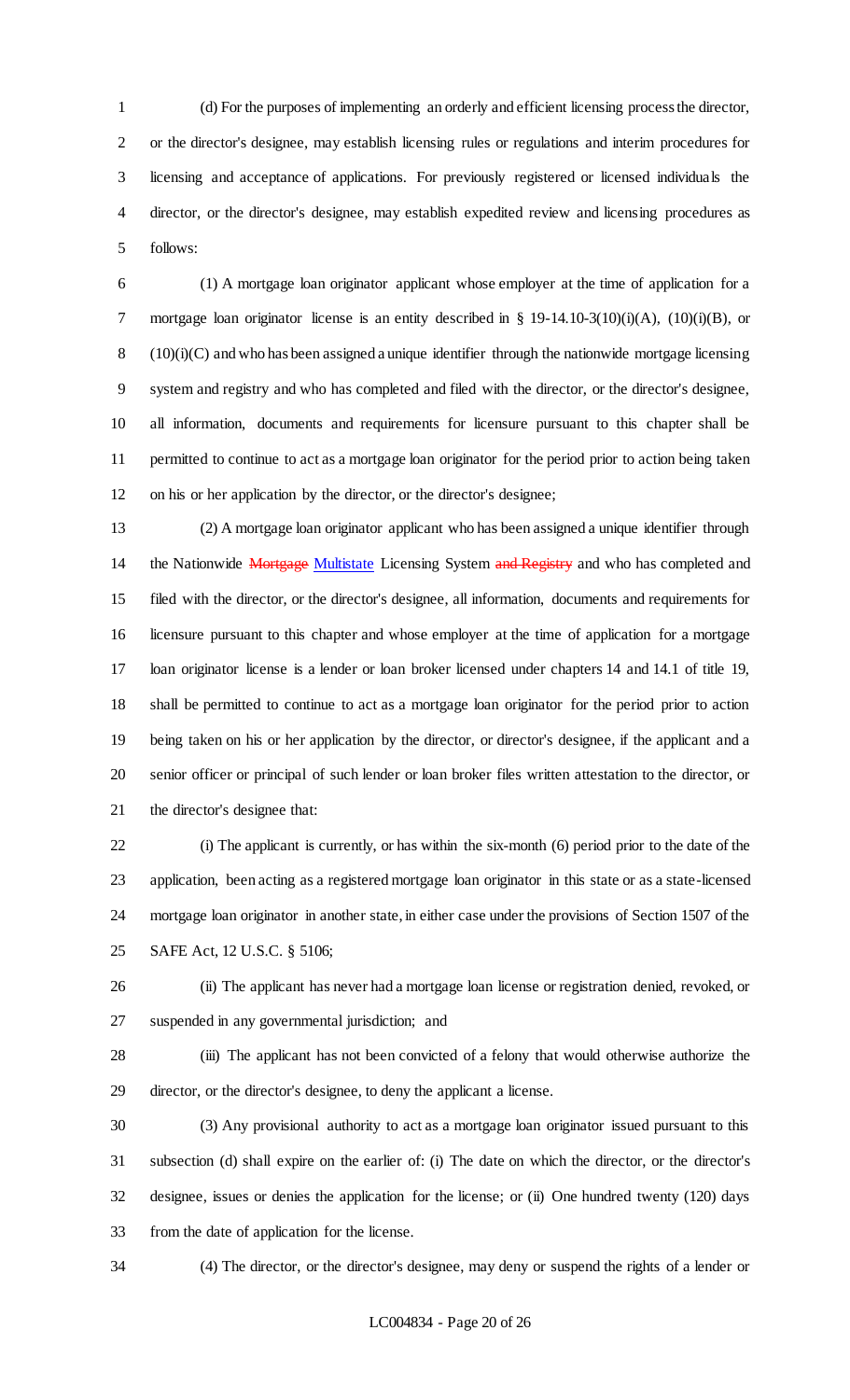1 loan broker licensed under chapter 14 or 14.1 of title 19 to employ a mortgage loan originator under subsection (d) if the director, or the director's designee, finds that such lender or loan broker, a senior official or principal thereof, or the applicant failed to exercise due diligence and good faith 4 when submitting the attestations required in subsection  $(d)(1)$  or  $(d)(2)$ .

### **19-14.10-8. Testing of loan originators.**

 (a) In order to meet the written test requirement referred to in this chapter, an individual shall pass, in accordance with the standards established under this subsection, a qualified written 8 test developed by the Nationwide Mortgage Multistate Licensing System and Registry and 9 administered by a test provider approved by the Nationwide Mortgage Multistate Licensing System 10 and Registry based upon reasonable standards.

 (b) A written test shall not be treated as a qualified written test for purposes of this section unless the test adequately measures the applicant's knowledge and comprehension in appropriate subject areas, including:

(1) Ethics;

(2) Federal law and regulation pertaining to mortgage origination;

(3) State law and regulation pertaining to mortgage origination;

 (4) Federal and state law and regulation, including instruction on fraud, consumer protection, the nontraditional mortgage marketplace, and fair-lending issues.

 (c) Nothing in this section shall prohibit a test provider approved by the Nationwide 20 Mortgage Multistate Licensing System and Registry from providing a test at the location of the employer of the applicant or the location of any subsidiary or affiliate of the employer of the applicant, or the location of any entity with which the applicant holds an exclusive arrangement to conduct the business of a mortgage loan originator.

 (d)(1) An individual shall not be considered to have passed a qualified written test unless the individual achieves a test score of not less than seventy-five percent (75%) correct answers to questions.

 (2) An individual may retake a test three (3) consecutive times with each consecutive taking occurring at least thirty (30) days after the preceding test.

 (3) After failing three (3) consecutive tests, an individual shall wait at least six (6) months before taking the test again.

 (4) A licensed mortgage loan originator who fails to maintain a valid license for a period of  $five(5)$  three (3) years or longer shall retake the test, not taking into account any time during which such individual is a registered mortgage loan originator.

**19-14.10-10. Continuing education for mortgage loan originators.**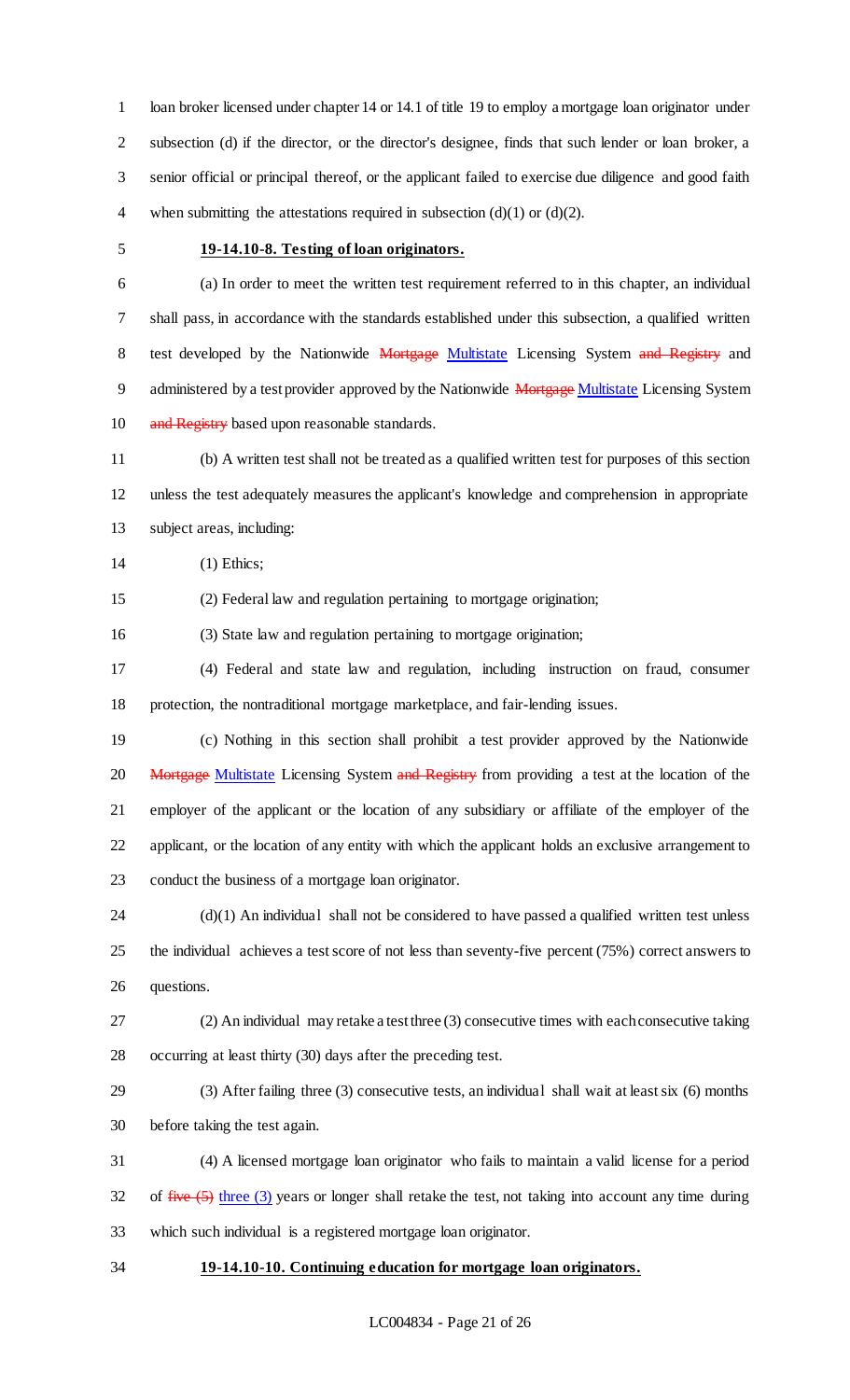- (a) In order to meet the annual continuing education requirements referred to in § 19-14.10- 9, a licensed mortgage loan originator shall complete at least (8) hours of education approved in accordance with subsection (b), which shall include at least:
- (1) Three (3) hours of Federal law and regulations;
- (2) Two (2) hours of ethics, which shall include instruction on fraud, consumer protection, and fair-lending issues;
- 
- (3) Two (2) hours of training related to lending standards for the nontraditional mortgage product marketplace; and

(4) One hour of Rhode Island law and regulations.

 (b) For purposes of this section, continuing education courses shall be reviewed and 11 approved by the Nationwide Mortgage Multistate Licensing System and Registry based upon reasonable standards. Review and approval of a continuing education course shall include review and approval of the course provider.

 (c) Nothing in this section shall preclude any education course, as approved by the Nationwide Mortgage Licensing System and Registry, that is provided by the employer of the mortgage loan originator or an entity that is affiliated with the mortgage loan originator by an agency contract, or any subsidiary or affiliate of such employer or entity.

 (d) Continuing education may be offered either in a classroom, online, or by any other 19 means approved by the Nationwide **Mortgage Multistate** Licensing System and Registry.

(e) A licensed mortgage loan originator:

(1) Except for § 19-14.10-9(b) and subsection (i) of this section, may only receive credit

for a continuing education course in the year in which the course is taken; and

 (2) May not take the same approved course in the same or successive years to meet the annual requirements for continuing education.

 (f) A licensed mortgage loan originator who is an approved instructor of an approved continuing education course may receive credit for the licensed mortgage loan originator's own annual continuing education requirement at the rate of two (2) hours credit for every one hour taught.

 (g) A person having successfully completed the education requirements approved by the 30 Nationwide Mortgage Multistate Licensing System and Registry in subsections  $(a)(1)$ ,  $(a)(2)$  and (a)(3) for any state shall be accepted as credit towards completion of continuing education requirements in Rhode Island. Nothing herein shall relieve an applicant of the obligation to satisfy educational requirements specifically related to Rhode Island law and regulations.

34 (h) A licensed mortgage loan originator who subsequently becomes unlicensed must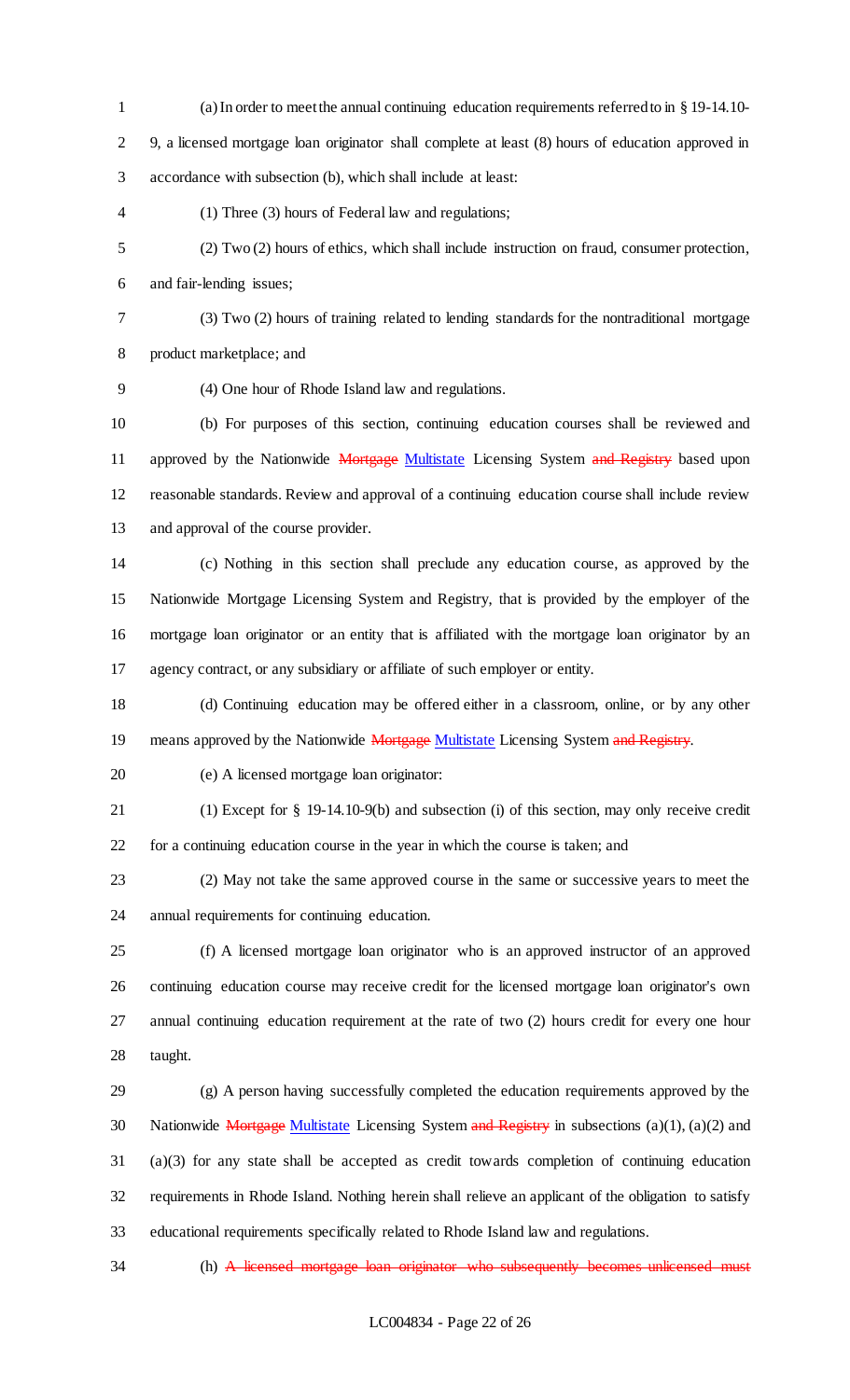- complete the continuing education requirements for the last year in which the license was held prior
- 2 to issuance of a new or renewed license.

An individual who:

- (1) Fails to acquire a valid mortgage loan originator license or federal registration within
- 5 three (3) years from the date of federal compliance with any approved pre-licensure education (PE)
- program; or
- (2) Has obtained a mortgage loan originator license or federal registration but did not
- maintain an active license or federal registration for at least three (3) years must complete at least
- twenty (20) hours of PE in order to be eligible for state mortgage loan originator licensure.
- 10 (i) A person meeting the requirements of  $\S$  19-14.10-9(a)(1) and (a)(3) may make up any deficiency in continuing education as established by rule or regulation of the director, or the director's designee.
- 

### **19-14.10-21. Unique identifier shown.**

 The name and the unique identifier assigned by the Nationwide Multistate Licensing 15 System of any person originating a residential mortgage loan shall be clearly shown on all residential mortgage loan application forms, solicitations or advertisements, including business cards or websites, and any other documents as established by rule, regulation or order of the

director, or the director's designee.

# SECTION 5. Chapter 19-4 of the General Laws entitled "Regulatory Oversight" is hereby amended by adding thereto the following section:

### **19-4-19. Resident agent -- Financial Institutions.**

- Each bank and lending institution doing business in this state, whether acting under state
- 23 or federal authority shall maintain a resident agent in this state who shall have authority to endorse
- 24 insurance claim checks on behalf of those banks and lending institutions, which banks and lending
- 25 institutions shall include, but are not limited to:
- 26 (1) A bank, savings bank, or trust company, as defined in this title, its affiliates or
- subsidiaries,
- (2) A bank holding company, as defined in 12 U.S.C. § 1841, its affiliates or subsidiaries,
- (3) Mortgage companies, and
- (4) Any other individual, corporation, partnership, or association authorized to take
- deposits and/or to make loans of money under the provisions of title 19.
- SECTION 6. Chapter 19-14 of the General Laws entitled "Licensed Activities" is hereby
- amended by adding thereto the following section:
- **19-14-34. Resident agent -- Loss payee.**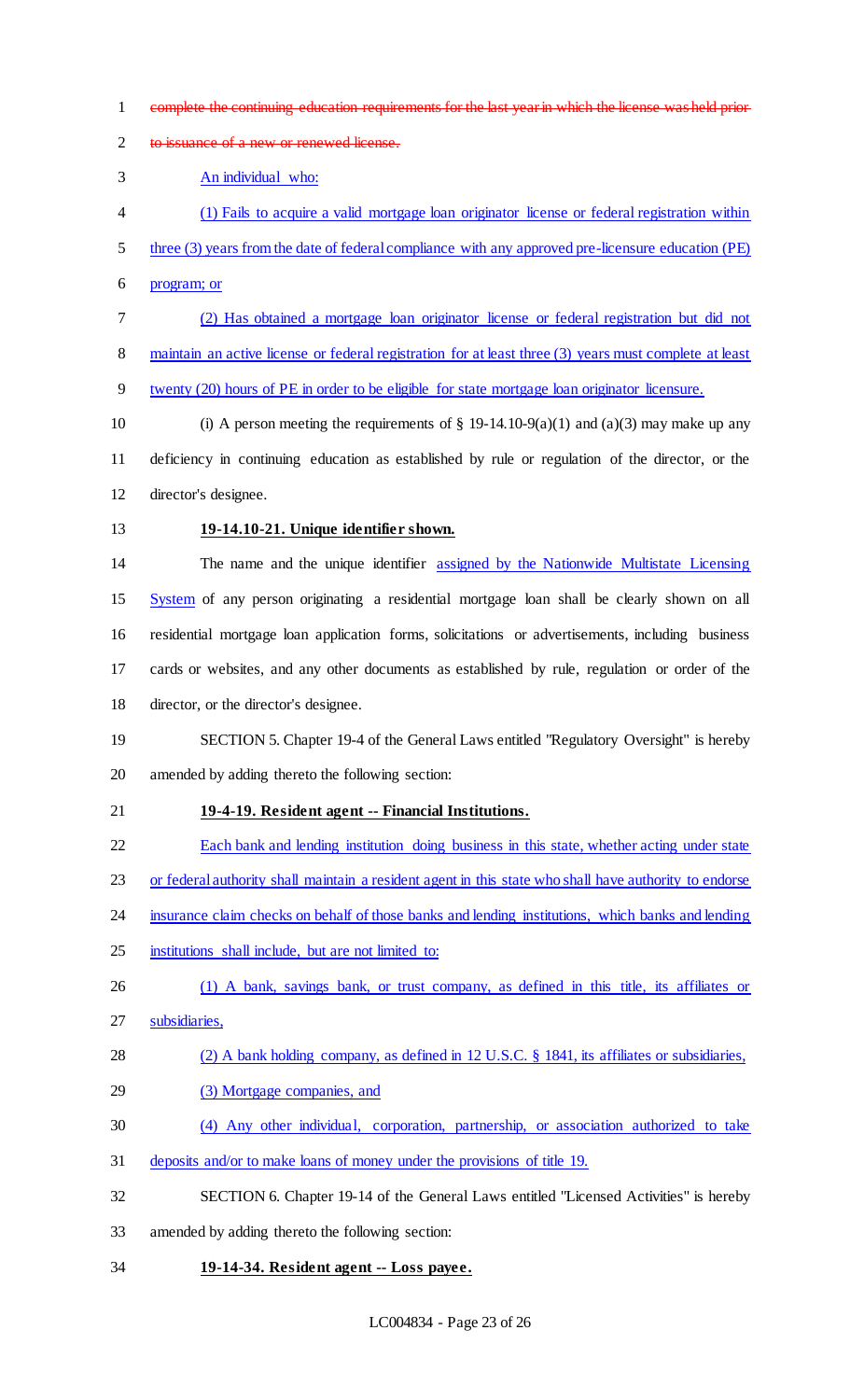- 1 (a) Each licensee shall maintain a resident agent in this state who shall have authority to
- 2 endorse insurance claim checks on behalf of such licensee.
- 3 (b) A licensee that has not and will not be included as a loss payee on any insurance policy
- 4 may be exempted from the provisions of subsection (a) of this section and §§ 5-38-26 and 27-5-
- 5 3.3. An applicant that wishes to obtain an exemption must clearly state in its business plan that it
- 6 is not a loss payee on any insurance policy and must provide the department with a statement that
- 7 it will not be designated as a loss payee on any insurance policy. A licensee that obtains an
- 8 exemption should expect that compliance will be evaluated on examination.
- 9 SECTION 7. Sections 19-4-5 and 19-4-7 of the General Laws in Chapter 19-4 entitled 10 "Regulatory Oversight" are hereby repealed.
- 11 **19-4-5. Quarterly statement of condition of regulated institutions.**
- 12 At least once every three (3) months, every regulated institution shall prepare a statement 13 showing the condition of the regulated institution as it appears upon its books, in the form of a 14 balance sheet prepared in accordance with generally accepted accounting principles. This statement 15 shall be posted in a conspicuous place, where it may be easily read by the public.
- 

### 16 **19-4-7. Balance sheet form -- Publication of report.**

- 17 Once each calendar year, every financial institution, at its own expense, shall publish a 18 report in the form of a balance sheet, in a newspaper in the city or town in which the financial 19 institution is located. If there is no newspaper published in the city or town where the financial 20 institution is located, then the report shall be published in a newspaper published in a city or town 21 **nearby.**
- 22 SECTION 8. Section 19-14.8-12 of the General Laws in Chapter 19-14.8 entitled "Uniform 23 Debt-Management Services Act" is hereby repealed.
- 

### 24 **19-14.8-12. Registration in another state.**

- 25 If a provider holds a license or certificate of registration in another state authorizing it to 26 provide debt-management services, the provider may submit a copy of that license or certificate 27 and the application for it instead of an application in the form prescribed by  $§$  19 14.8-5(a),  $§$  19-28 14.8-6, or § 19-14.8-11(b). The director shall accept the application and the license or certificate 29 from the other state as an application for registration as a provider or for renewal of registration as 30 a provider, as appropriate, in this state if: 31 (1) The application in the other state contains information substantially similar to, or more 32 comprehensive than, that required in an application submitted in this state;
- 33 (2) The applicant provides the information required by  $\S 19\ 14.8\ 6(1), (3), (10), (12),$  and 34 (13); and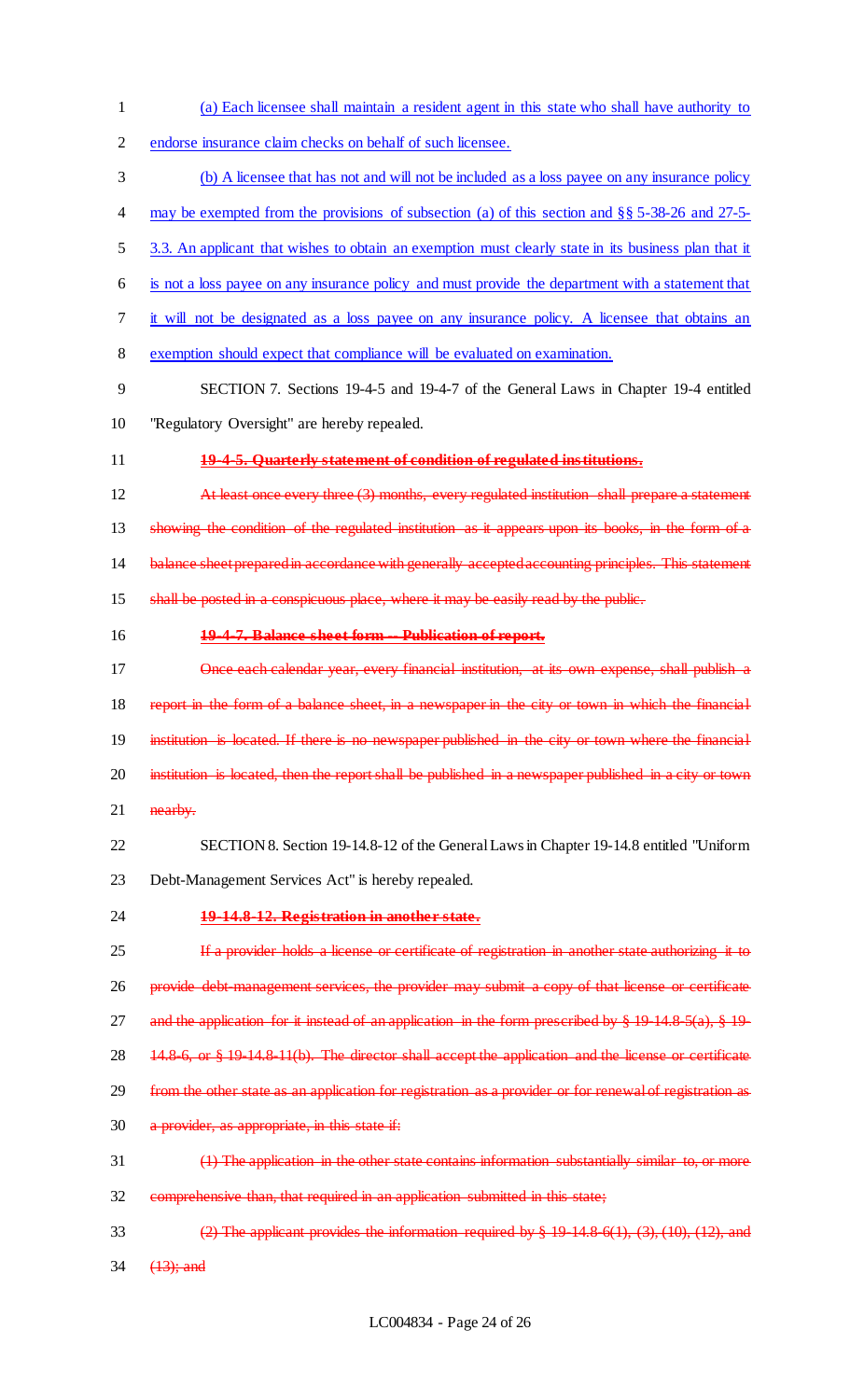- 1 (3) The applicant, under oath or certified under the penalties of perjury, certifies that the
- 2 information contained in the application is current or, to the extent it is not current, supplements
- 3 the application to make the information current.
- 4 SECTION 9. This act shall take effect upon passage.

======== LC004834 ========